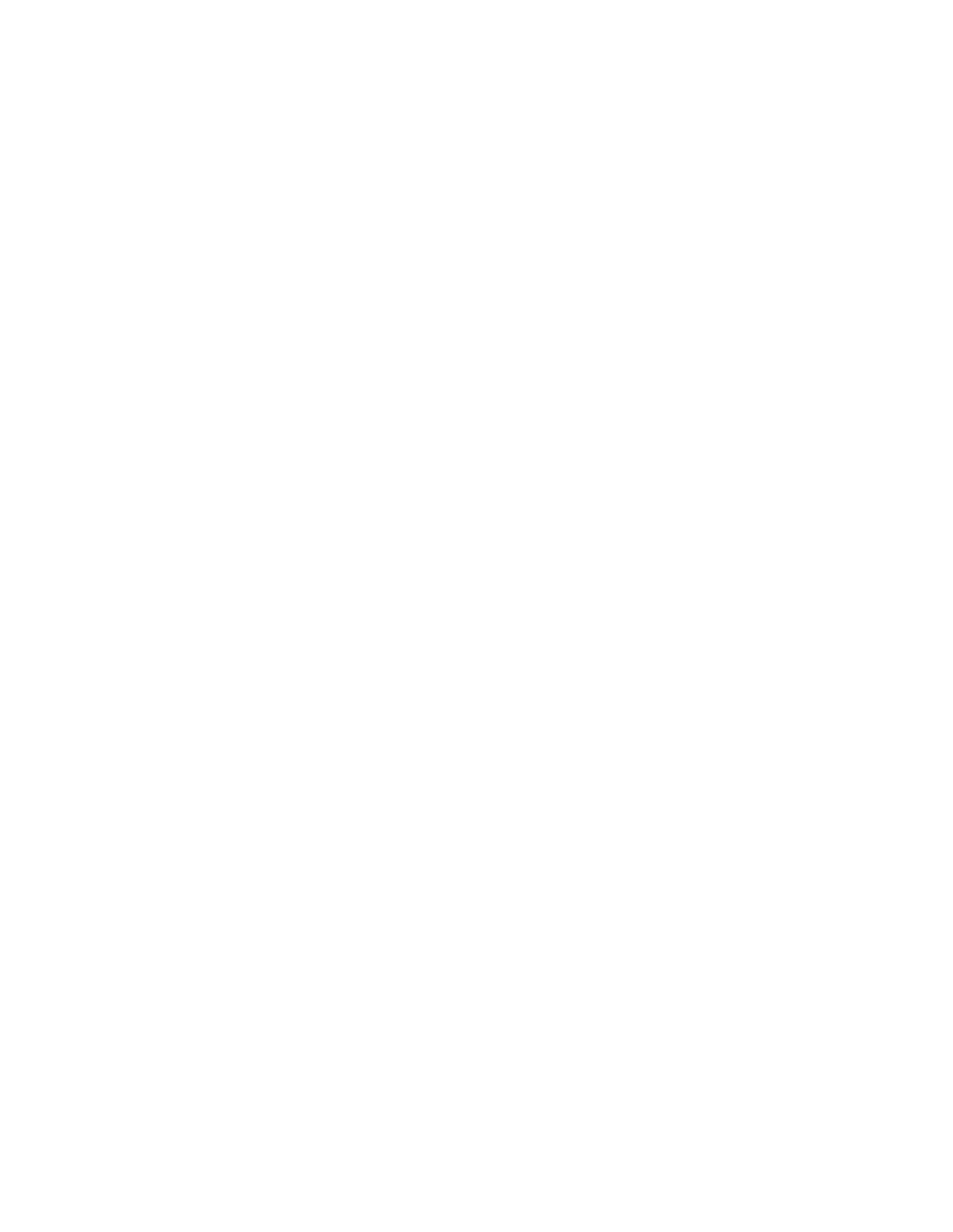**EUROPEAN UNIVERSITY INSTITUTE, FLORENCE MAX WEBER PROGRAMME**

*The European Competition Network: Structure, Management and Initial Experiences of Policy Enforcement* 

**FIRAT CENGIZ**

EUI Working Paper **MWP** 2009/05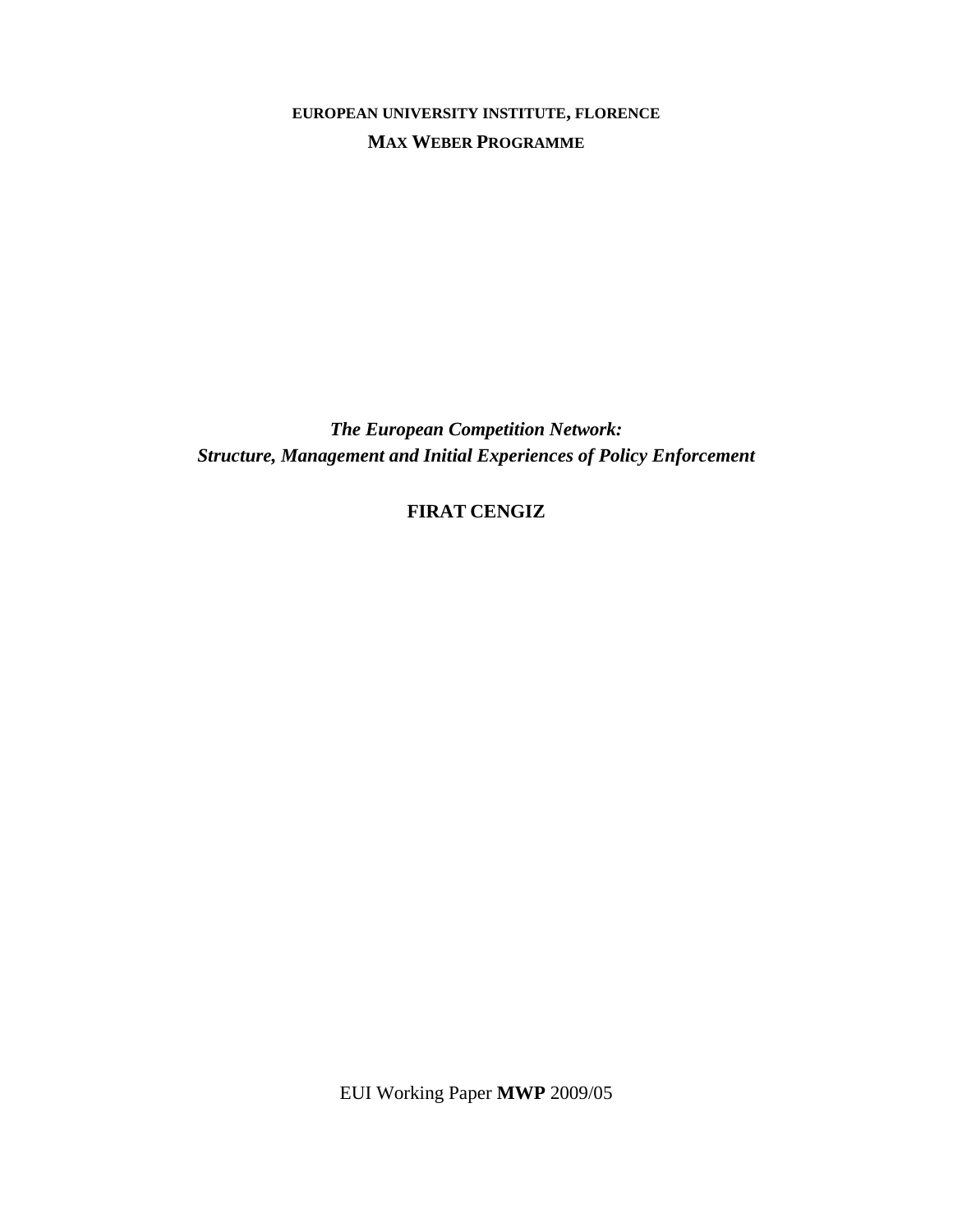This text may be downloaded for personal research purposes only. Any additional reproduction for other purposes, whether in hard copy or electronically, requires the consent of the author(s), editor(s). If cited or quoted, reference should be made to the full name of the author(s), editor(s), the title, the working paper or other series, the year, and the publisher.

The author(s)/editor(s) should inform the Max Weber Programme of the EUI if the paper is to be published elsewhere, and should also assume responsibility for any consequent obligation(s).

ISSN 1830-7728

© 2009 Firat Cengiz

Printed in Italy European University Institute Badia Fiesolana I – 50014 San Domenico di Fiesole (FI) Italy www.eui.eu cadmus.eui.eu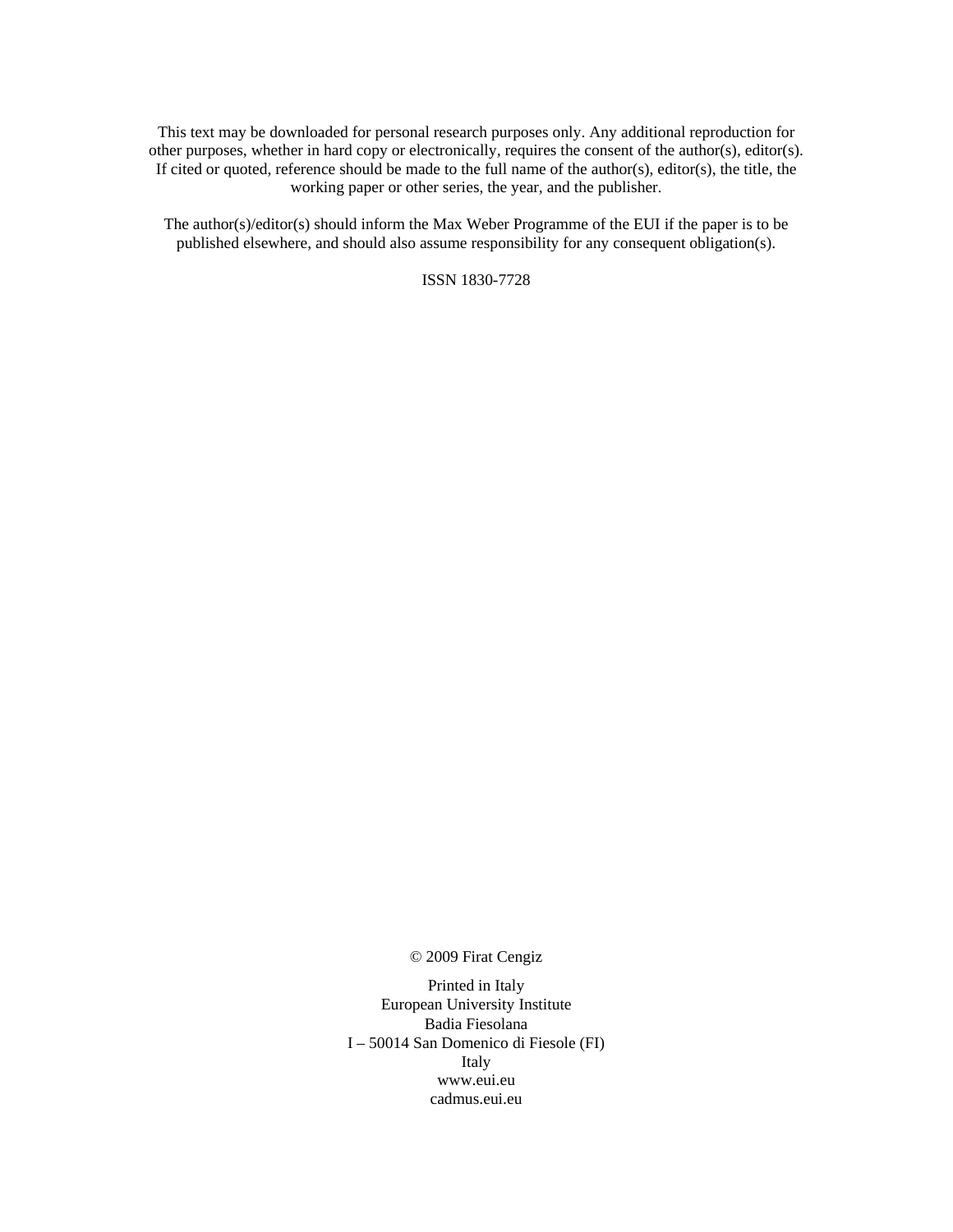# **Abstract**

The European Competition Network came into life in 2004 as an atypical network with a relatively hierarchical and highly regulated structure. As a result, predictions regarding the future functioning of this network were largely sceptical at the time of its inception. Now the network is about to complete its fifth year in operation and the European Commission is due to present a report to the European Parliament and the Council regarding experiences of policy enforcement by this network. Therefore, it is particularly timely to have a retrospective look at the European Competition Network and assess its achievements and failures. This paper reviews the structure and management methods of the European Competition Network in the light of the policy network literature and comments on initial experiences with its operation. The paper argues that in general the sceptical predictions regarding the operation of the network have not been realised. The network has been successful particularly in terms of accelerating communication between the competition authorities of Europe and increasing their contribution to the design of European competition policy. However, the paper also reveals certain weaknesses of the operation of this network. Particularly the inefficiencies of investigations by the national competition authorities, the low level of horizontal cooperation between the national competition authorities in individual investigations and the opaque nature of network management appear as matters which need to be addressed to achieve more effective network management.

## **Keywords**

European Competition Network, Council Regulation 17/62, Council Regulation 1/2004, National Competition Authorities, Policy Networks.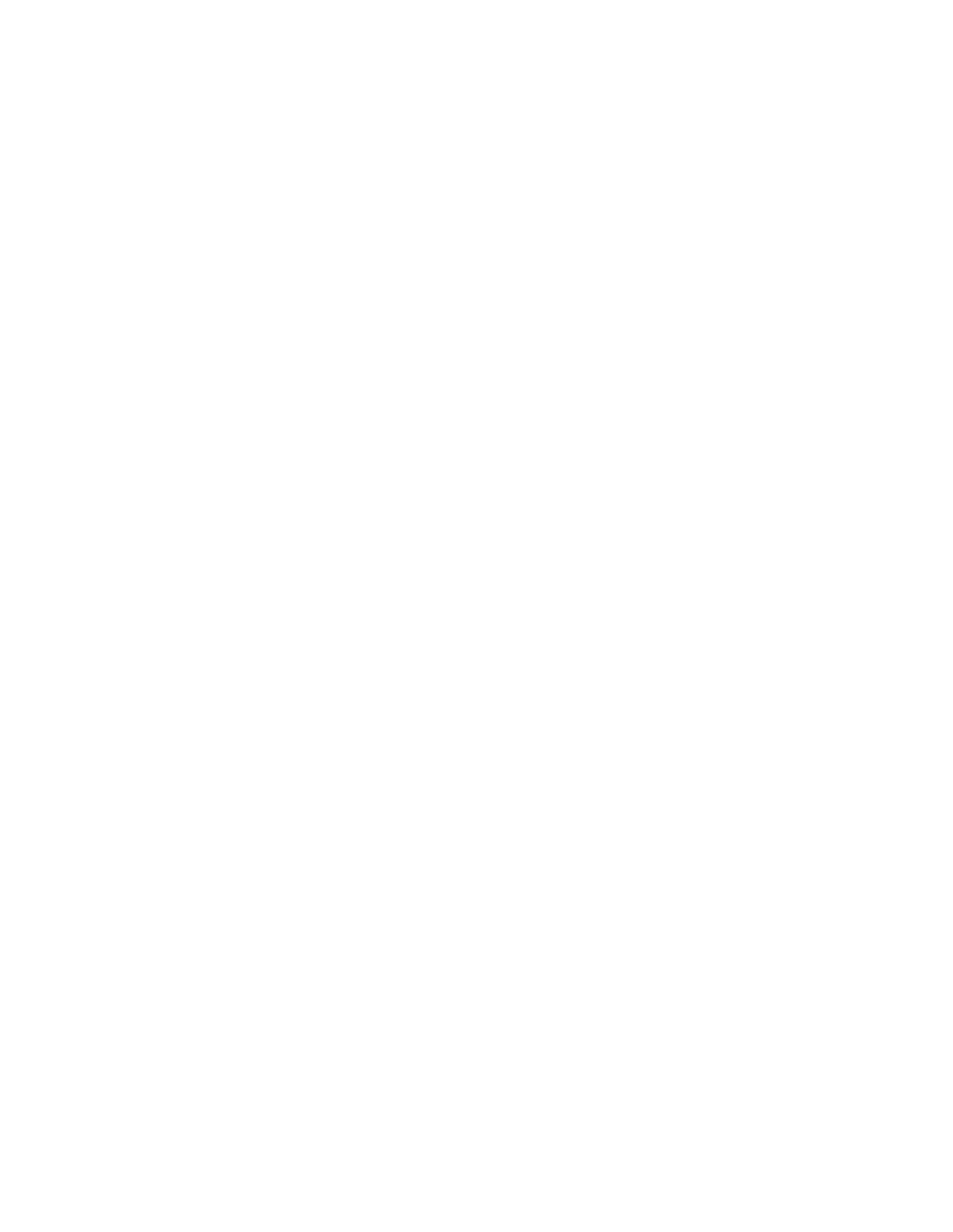# **Introduction**♣

Competition policy enjoys a special constitutional status in the European Community (EC). Unlike constitutional documents of many other polities, the Treaty founding the EC, which was declared by the European Court of Justice "the constitutional charter of the EC"<sup>1</sup>, set forth the substantive rules of competition in Art.85 (now 81) regarding anticompetitive agreements and Art.86 (now 82) regarding the abuse of dominance. Furthermore, the Treaty attributed a special role to competition policy in the realisation of the Common Market objective.<sup>2</sup> Therefore, arguably, EC competition law and policy constitutes the strongest pillar of the European economic constitution alongside the free movement of production factors. Accordingly, particularly under the European Single Market programme, Arts.81 and 82 of the Treaty were enforced and interpreted by the European Commission and the Court of Justice in the light of the general EC objectives and they significantly contributed to the integration of formerly local and national markets.<sup>3</sup>

However, despite the paramount position of competition law in the European economic constitution, the Treaty was silent when it came to the enforcement of Arts.81 and 82. In particular, enforcement of Art.81(3), which exempts certain anticompetitive agreements from the general prohibition due to their efficiency enhancing effects, was under question at the time, due to the substantial differences between the German and French enforcement traditions, which followed authorisation and direct applicability models respectively.<sup>4</sup> The question was resolved by the Council Regulation 17/62 which conciliated these two different approaches and brought forward an "individual exemption regime" where undertakings would lodge a notification to the European Commission, and the agreement in question would be legal and valid if the Commission issues an exemption after the assessment of the agreement under Art.81(3).<sup>5</sup> Regulation 17/62 granted the Commission exclusive authority to enforce Art.81(3) through individual exemptions and it further strengthened the Commission's enforcement monopoly by requiring the national authorities to terminate their investigations under Arts.81 and 82 when the Commission opens proceedings regarding the same matter. $6$  Such a centralised enforcement regime was the only notable exception to the general Community method where EC laws and policies were enforced by the national authorities and courts under the monitoring of the EC institutions. Nevertheless, centralised enforcement of EC competition law was deemed inevitable at the time, due to the immature natures of competition laws and authorities in most of the Member States and the crucial importance of consistency in the enforcement of EC competition law under the economic integration objective<sup>7</sup>.

<sup>♣</sup> This Working Paper builds on my doctoral research which I conducted at the University of East Anglia School of Law and the ESRC Centre for Competition Policy. I greatly acknowledge the financial support provided by the Economic and Social Research Council of the UK. I am also grateful to my mentor, Prof. Heike Schweitzer, for her extensive comments on this

paper. All errors remain to be mine.<br><sup>1</sup> C-294/83, *Parti écologiste "Les Verts" v European Parliament*, [1986] ECR 1339.<br><sup>2</sup> Traety Founding the European Community, Art 3(g)

<sup>&</sup>lt;sup>2</sup> Treaty Founding the European Community, Art.3(g).

<sup>&</sup>lt;sup>3</sup> David J. Gerber, "The Transformation of European Community Competition Law", 35 Harvard International Law Journal 97 (1994), p.98; D.G. Goyder (2003), *EC Competition Law*, Oxford University Press, Oxford, p.413.; Jonathan Faull, "Effect on Trade between Member States and Community: Member State Jurisdiction", 1989 Fordham Corp. L. Inst. 000 (B. Hawk Ed. 1990), 485-508, p.488.

<sup>&</sup>lt;sup>4</sup> Claus Dieter Ehlermann, "The Modernization of EC Antitrust Policy: A Legal and Cultural Revolution", Common Market Law Review, (2000), 37:537-590, p.540; Jean Monnet, *Mémoires*, Fayard, (1976), p.413; Wouter P. J. Wils, "Community Report", in *Modernisation of EU Competition Law Enforcement in the EU: FIDE 2004 National Reports*, pp.343-44.

 $5$  Council Regulation 17/62 (EEC), First Regulation implementing Articles 85 and 86 of the Treaty (hereinafter "Regulation 17/62"), *Official Journal of the European Communities,* P 013 , 21/02/1962, Art.4. 6 *Id*., Art.9(3). 7

David J. Gerber (2003), *Law and Competition in Twentieth Century Europe: Protecting Prometheus*, Oxford University Press, Oxford, p.349; Claus-Dieter Ehlermann, "Implementation of EC Competition Law by National Anti-Trust Authorities", European Competition Law Review, (1996), 17(2):88-95, pp.88-89.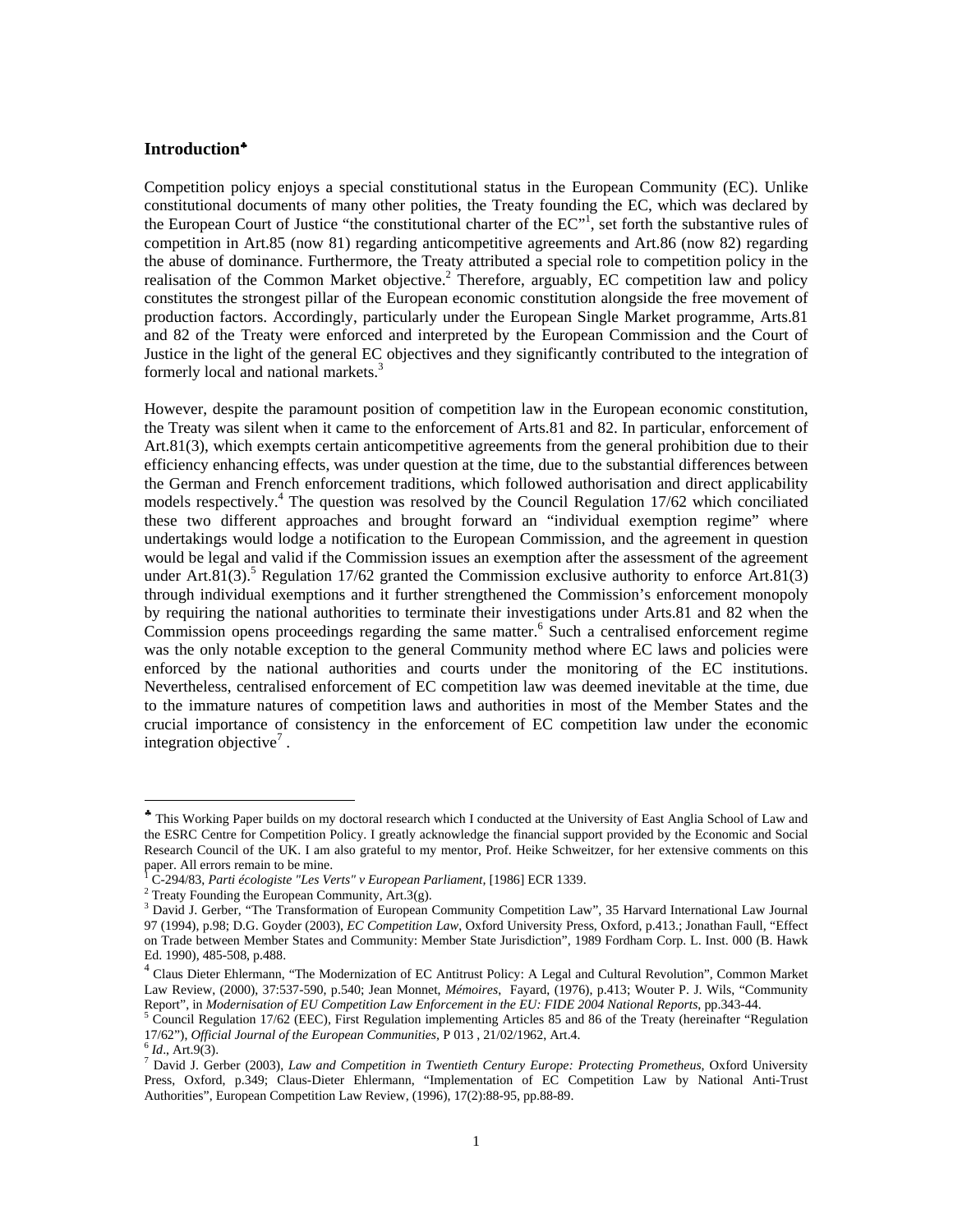The individual exemption regime and the Commission's exemption monopoly had substantially affected the development of EC competition policy. Firstly, this regime provided the DG IV (now DG Competition) of the Commission with a powerful instrument to almost single-handedly design the European cartel policy using its discretion in application of the vaguely defined criteria of Art.81(3) under -of course- the control and observation of the European Court of Justice, and later the Court of First Instance.<sup>8</sup> Secondly, under the individual exemption regime, National Competition Authorities (NCAs) did not show any significant contribution to the enforcement of EC competition rules as, after devoting their scarce resources to investigating violations of Art.81, their proceedings could always be brought to an end if undertakings under investigation lodged a dilatory exemption application to the Commission. Therefore, alongside the scarcity of resources and relatively weak competition cultures at the national level, the enforcement monopoly of the Commission under the individual exemption regime resulted in a lack of enforcement enthusiasm by the NCAs.<sup>9</sup> Although the European Court of Justice confirmed that the NCAs and the national courts were empowered to enforce Art.81 and 82 under the general EC principle of direct effect<sup>10</sup> and the Commission published cooperation notices to invigorate enforcement by the NCAs and the national courts, $<sup>11</sup>$  these efforts did not provoke the</sup> expected level of activity at the national level.

Towards the new millennium the dynamics of policymaking, policy enforcement and governance in the EC experienced certain transformations which were reflected in all policy domains, including the competition policy. A shift from "government" to "governance" took place in Europe as a result of the continuous movement of liberalisation of formerly state dominated industries, rapid technological progression and re-regulation through independent regulatory agencies.<sup>12</sup> Likewise, the Single Market Programme which aimed to fully integrate national markets through harmonisation of various regulatory standards at the Community level resulted in an immense body of technical economic regulations. Additionally, the EU was about to carry out its most ambitious enlargement project yet which would increase its population by more than 80 million and almost double the number of its Member States. There was a certain reaction to the ever-expanding policymaking and enforcement powers at the Community level which resulted in *inter alia* incorporation of the principle of subsidiarity to the founding Treaty.<sup>13</sup> All of these developments rendered the conventional top-down

<sup>&</sup>lt;sup>8</sup> Emphasising the significance of individual exemption regime as a policymaking tool, some accounts describe the Regulation 17/62 as the "procedural bible" of the Commission. See Lee McGowan, "Safeguarding the Economic Constitution: The Commission and Competition Policy", in Neill Nugent (Ed., 1997), *At the Heart of the Union: Studies of the European Commission*, Macmillan, London, 145-166, p.147; Lee McGowan, Stephen Wilks, "The First Supranational Policy in the European Union: Competition Policy", European Journal of Political Research, (1995), 28:141-169, p.149.

<sup>&</sup>lt;sup>9</sup> See Gerber, Ehlermann, both at supra note 7. This paper confines its analysis to the enforcement of EC competition law by the NCAs only and therefore it will not comment on enforcement by the national courts. However, there are two very interesting pieces of scholarly work which reflect opposing perspectives on the powers and roles of national courts in enforcement of the EC competition law and which, therefore, deserved to be mentioned here. See Stephen Kon, "Article 85, Para.3: A Case for Application by National Courts", Common Market Law Review, (1982), 19:541; *contra* Ernst Steindorff, "Article 85, Para.3: No Case for Application by National Courts", Common Market Law Review, (1983), 20: 125.

<sup>10</sup> C-127/73, *BRT v. Sabam*, [1974] ECR-313. See also C-453/99 *Courage Ltd* v *Bernard Crehan* ECR [2001] I-6297 and C-295/04 *Vincenzo Manfredi* v *Lloyd Adriatico Assicurazioni SpA* ECR [2006] I-06619 for the recent jurisprudence on the direct effect of EC competition rules.

<sup>&</sup>lt;sup>11</sup> European Commission, Notice on Cooperation between National Courts and the Commission in applying Articles 85 and 86 of the EEC Treaty, OJ C 039, 13/02/1993, 6-11; European Commission, Notice on Cooperation between National Competition Authorities and the Commission in handling cases falling within the scope of Articles 85 and 86 of the EC Treaty, OJ C 313, 15/10/1997, 3-11.

<sup>&</sup>lt;sup>12</sup> Giandomenico Majone, "The Rise of the Regulatory State in Europe", in W.C. Müller and V. Wright (Eds., 1994), The State *in Western Europe: Retreat or Redefinition?*, Frank Cass, London, pp.77–101; Giandomenico Majone (1990), *Deregulation or Re-Regulation? Regulatory Reform in Europe and the United States*, Pinter, London; Giandomenico Majone, "The Regulatory State and Its Legitimacy Problems", West European Politics, (1999), 22(1):1–24; Burkard Eberlein, Edgar Grande, "Beyond Delegation: Transnational Regulatory Regimes and the EU Regulatory State", Journal of European Public Policy, (2005), 12(1): 89-112, p.90.

 $13$  Art.5(2) EC which reads: "In areas which do not fall within its exclusive competence, the Community shall take action, in accordance with the principle of subsidiarity, only if and in so far as the objectives of the proposed action cannot be sufficiently achieved by the Member States and can therefore, by reason of the scale or effects of the proposed action, be better achieved by the Community."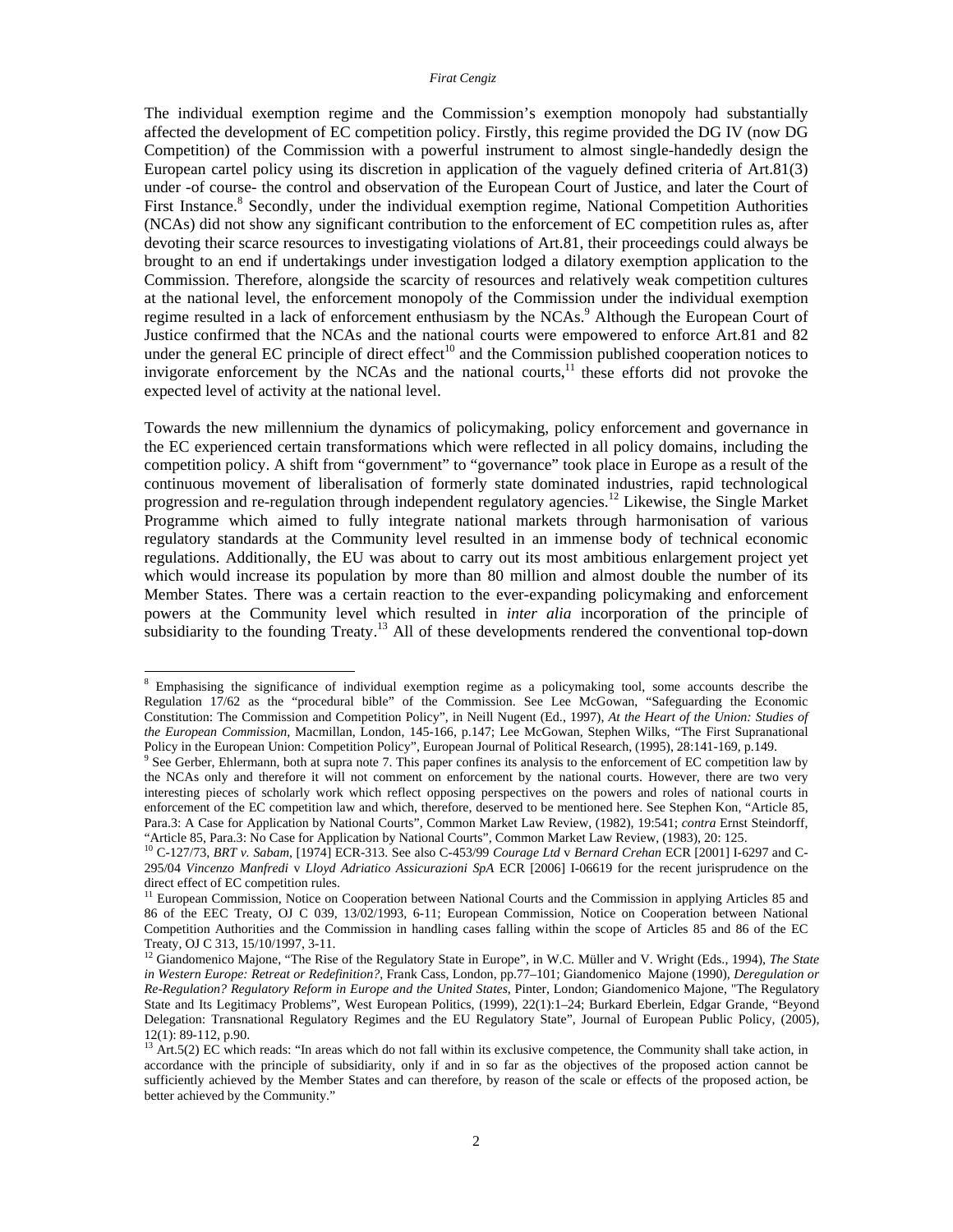Community method of policy enforcement (in other words enforcement by the European Commission or by the national authorities under the monitoring of the European institutions) ineffective. In order to meet the challenge of efficient and responsive policy enforcement under these new dynamics, the Commission signalled a move towards different methods, such as network governance and open method of coordination, which would involve continuous but swift communication and collective action with the national regulatory authorities, bureaucrats and experts.<sup>14</sup> In the field of competition policy, the wind was also blowing towards more efficiency and responsiveness both in terms of substantive underpinnings of the policy and its enforcement methods. In the late 1990s the Commission started a project in which interpretation and application of Arts.81 and 82 as developed to that time were revised in order to follow a more economics-based approach.15 On the other hand, certain progress had been made in laying down the foundations of the European Single Market, and therefore, the centralised enforcement regime brought by Regulation 17/62 had fulfilled its function. Likewise, there was less reason to fear inconsistency now, as application of Arts.81 and 82 to particular types of violations had been clarified and firmly established by the jurisprudence of the European Court of Justice and various notices, guidelines and other policy communications of the European Commission.<sup>16</sup> Furthermore, it was unrealistic to expect efficient enforcement under the individual exemption regime with the then forthcoming enlargement which would almost double the size of the European market.<sup>17</sup>

In 1999 the Commission published a White Paper which reflected these interconnected developments and opened up to discussion various possible strategies for the modernisation of the centralised enforcement regime.<sup>18</sup> This initiative resulted in a new "Modernisation Regulation"<sup>19</sup> which came into force in 2004 and replaced the Regulation 17/62. The Modernisation Regulation transformed Art.81(3) EC into a legal exception rule and granted the NCAs as well as the national courts the authority to apply Arts.81 and 82 in their entirety.<sup>20</sup> As explained powerfully by Ehlermann, the abolition of the individual exemption regime and decentralisation of the enforcement of EC competition rules was a significant "cultural revolution".<sup>21</sup> Nevertheless, since competition policy constituted a strong pillar of

<sup>14</sup> See European Commission, European Governance: A White Paper, COM(2001) 428 final, Brussels 25.7.2001, p.25 *et seq.*  See also Peter Sutherland (1992), *The Internal Market after 1992: Meeting the Challenge*, Report to the EEC Commission by the High Level Group on the Operation of the Internal Market ("Sutherland Report"), Brussels. Sutherland Report was one of the key inspirations behind the new governance methods followed under the framework of the Single Market Programme.

<sup>&</sup>lt;sup>15</sup> Arguably this revision started with the adoption of a Commission Green Paper on vertical restraints in 1997 (Green Paper on Vertical Restraints in EC Competition Policy, COM (96) 721 final, 22 January 1997). This Green Paper reviewed the strict application of EC competition law to vertical restraints under the economic integration objective and resulted in the adoption of an umbrella Block Exemption Regulation replacing various block exemption regulations dealing with different types of vertical restraints (Commission Regulation 2790/1999 on the application of Article 81(3) of the Treaty to categories of vertical agreements and concerted practices, 1999 OJ L336/21). Likewise in 2000 the Commission published a set of guidelines accompanying the Block Exemption Regulation which promised a more economics-based approach based on the market structure and particularly the foreclosure effects (Commission Notice, Guidelines on Vertical Restraints, 2000 OJ C291/2). The revision process continued with the publication of the White Paper on Modernisation of the Rules Implementing Articles 85 and 86 of the EC Treaty (1999 OJ C 132/1) which resulted with the decentralisation of enforcement of the EC competition law. As a part of the same process, the Commission published a Green Paper in 2005 (Green Paper on damages actions for breach of the EC antitrust rules, Brussels, 19.12.2005, COM(2005) 672 final) and a White Paper in 2008 (White Paper on damages actions for breach of the EC antitrust rules, Brussels, 2.4.2008, COM(2008) 165 final) to invigorate private enforcement of EC competition law through consumer damages actions. Additionally, for the first time in the history of EC competition law, the Commission has recently published guidelines regarding application of the Art.82 EC (Guidance on the Commission's Enforcement Priorities in Applying Article 82 EC Treaty to Abusive Exclusionary Conduct by Dominant Undertakings, Brussels, 3 December 2008, COM(2008)) reflecting the discussion process initiated by the Commission Staff Working Paper on exclusionary abuses published in 2005 (DG Competition discussion paper on the application of Art.82 of the Treaty to exclusionary abuses, Brussels, December 2005).

<sup>&</sup>lt;sup>16</sup> European Commission, White Paper on Modernisation of the Rules Implementing Articles 85 and 86 of the EC Treaty (hereinafter "White Paper"), 1999 OJ C 132/1, p.15 *et seq* and p.25 *et seq*.<br><sup>17</sup> *Id.*, pp.6, 7, 10,

<sup>&</sup>lt;sup>18</sup> Id.<br><sup>18</sup> Id.<br><sup>19</sup> Council Regulation (EC) No 1/2003 on the implementation of the rules on competition laid down in Articles 81 and 82 of the Treaty (hereinafter "Modernisation Regulation"), 2003 OJ L 1/1.

 $^{20}$  *Id.*, Arts.1, 5 and 6.<br><sup>21</sup> Ehlermann, supra note 4.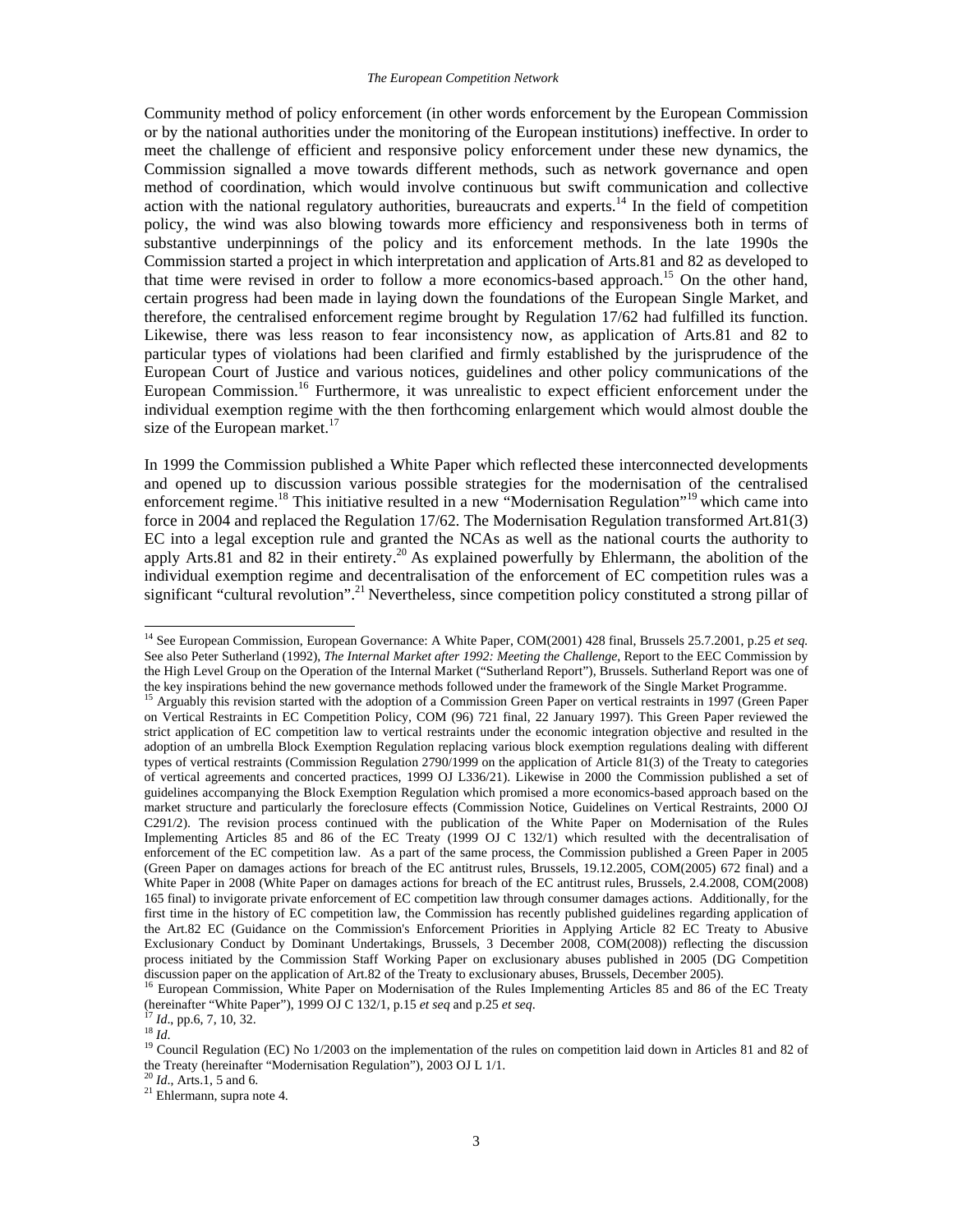the European economic constitution, consistency and uniformity in its enforcement was not to be compromised even in the era of decentralisation. In order to facilitate cooperation between the competition authorities of Europe and protect consistent enforcement of competition policy, a network between the NCAs and the Commission was formed. The network was named the "European Competition Network" (ECN) and its cooperation and management mechanisms were determined in detail by the Modernisation Regulation and a separate Commission notice (Network Notice).<sup>22</sup>

As will be explained later in this paper, the ECN is a highly regulated network and to a certain extent it has a hierarchical structure in which the Commission enjoys a superior managerial position both in the enforcement of EC competition rules and in the management of the network. In these respects the ECN appears rather atypical, as its structure is highly different from other European regulatory networks and it does not fully reflect the dynamics of policy networks as determined by political science literature. Therefore, at the time of its inception, academic predictions in particular regarding the future functioning of the ECN were largely sceptical. The main aim of this paper is to have a retrospective look at the operation of the ECN since its inception and to assess its achievements and failures. Given that the ECN has been in operation for five years now, and the Commission is due to submit a report to the European Parliament and the Council regarding experiences of enforcement under the Modernisation Regulation<sup>23</sup> such assessment happens to be particularly timely.

This paper starts with a brief review of policy network literature and continues with the analysis of the structure of the ECN under such models. After this, the paper goes into the analysis of initial experiences of policy enforcement through this network. The paper reveals that, fortunately, sceptical academic predictions regarding the functioning of this network have in general not been realised. The ECN functioned successfully particularly in terms of facilitating interaction and communication between the competition authorities of Europe and increasing contributions of the NCAs to the design of European competition policy. Despite such positive experiences, however, there are some weaknesses as well which should be addressed in order to achieve more effective policy enforcement. Particularly the inefficiencies caused by the workload of the NCAs, the low level of practical cooperation between the NCAs and the trend of opaqueness in network management appear as particular matters of concern.

## **Network literature and policy enforcement through networks**

In general terms, network approach explains the choices and behaviours of individuals under the assumption that those choices and behaviours are affected by the social environment in which the individual is embedded.<sup>24</sup> A wide range of disciplines, from psychology to the political sciences, utilise network models in the analysis of group and individual behaviour. Generally, all models rely on the visualisation of networks as links between "nodes" or "actors" who share some common attributes, and are therefore, identified as members of the same group.<sup>25</sup> Mutual resource interdependencies play the key role in the formation of networks. 26 Actors who need resources controlled by each other in order to achieve an outcome which they all desire form networks; and within the structure of those networks they exchange resources, particularly information.<sup>27</sup>

 $22$  Commission Notice on cooperation within the Network of Competition Authorities (hereinafter "Network Notice"), 2004 OJ C101/43.

<sup>&</sup>lt;sup>23</sup> Modernisation Regulation, supra note 19, Art.44.

<sup>&</sup>lt;sup>24</sup> David Knoke, James H. Kuklinski, "Network Analysis: Basic Concepts", in Grahame Thompson (et. al. Eds., 1994), *Markets, Hierarchies and Networks: The Coordination of Social Life*, Sage, London, 173-181, p.173; David Knoke, James H. Kuklinski (1982), *Network Analysis*, Sage University Series: Quantitative Applications in the Social Sciences, No.28, Sage, London, p. 9.<br><sup>25</sup> Knoke, Kuklinski (1994), *id.*, p.175; Knoke, Kuklinski (1982), *id.*, p.12.

<sup>&</sup>lt;sup>26</sup> Walter W. Powell, "Neither Market nor Hierarchy: Market Types of Organisation", in Grahame Thompson (et al. Eds.), supra note 24, p.272.

<sup>27</sup> Martin J. Smith (1993), *Pressure, Power and Policy: State Autonomy and Policy Networks in Britain and the United States*, Harvester Wheatsheaf, London, p.56.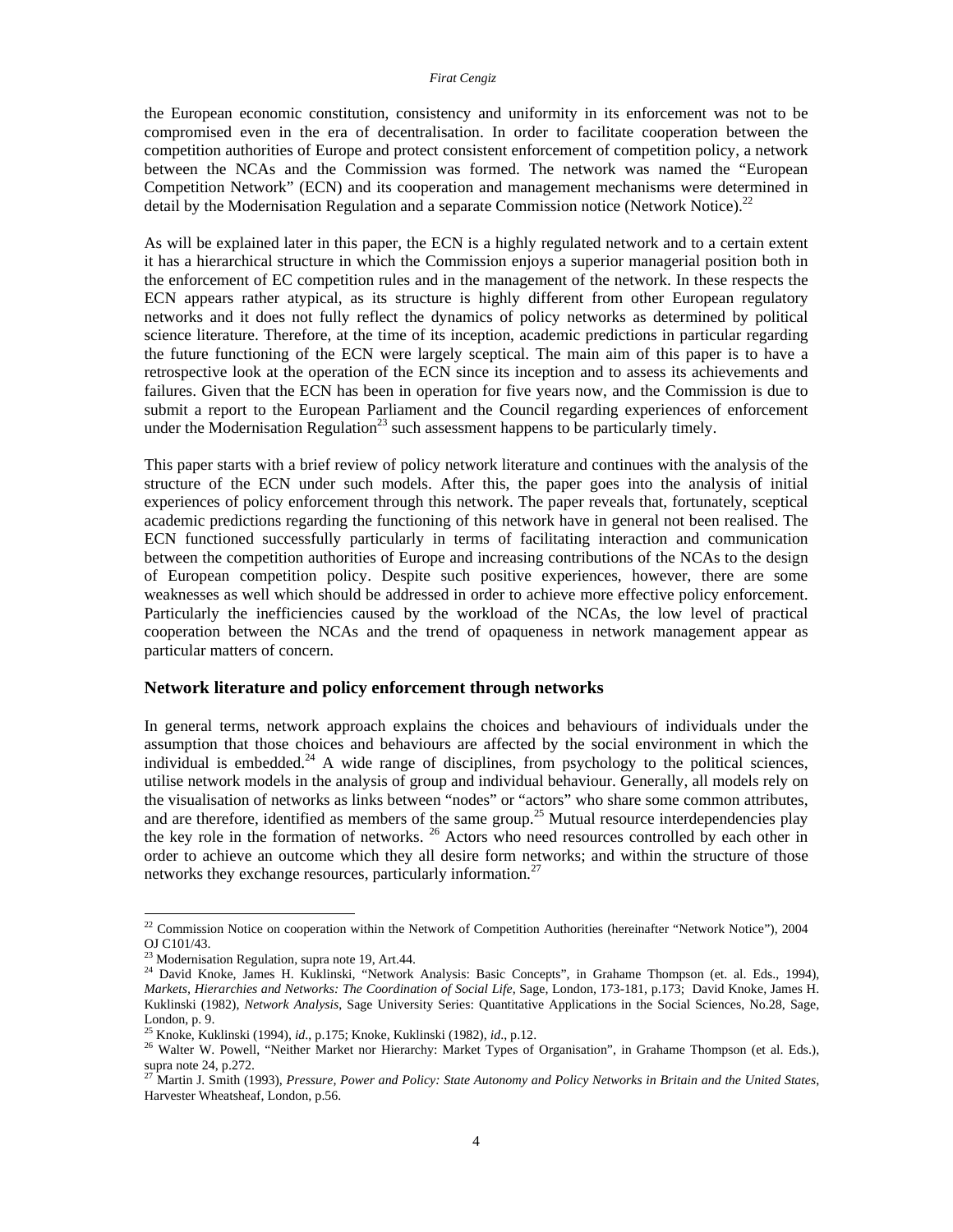The policy networks approach, on the other hand, focuses on relations between actors who are involved in the formulation and enforcement of policies and on how those relations affect policy outcomes in contemporary societies.<sup>28</sup> The network approach became particularly popular in the analysis of policymaking and enforcement as a result of the transformation from government to governance in post-modern societies. This transformation rendered the traditional hierarchical approach to policymaking and enforcement redundant in many policy fields due to the involvement of various actors (such as regulators, bureaucrats, business organisations and other interest groups) in these activities. In contemporary societies, policies were no longer made and implemented within a hierarchical, vertical structure. Rather, complex relations between horizontally arrayed, largely autonomous, but interdependent actors began to perform this function.<sup>29</sup> It was especially so in multilevel polities, such as the EC, where multiple actors from local, national and supranational levels were engaged in the formulation and delivery of policies.<sup>30</sup>

Policy networks literature is replete with various different models which offer different definitions of the concept. 31 Incorporating common elements of these different models into one simple sentence, policy networks can be defined as complex and dialectical relations between multiple and mutually dependent actors which take part in the formulation and enforcement of policies.<sup>32</sup> However, despite the abundance of policy network models, luckily, there is some agreement in the literature regarding the main characteristics of policy networks.<sup>33</sup> First of all, similar to other types of networks, resource interdependencies play the key role in the formation of policy networks. Such resources can be financial resources or human resources as well as experience and expertise. For instance, to give an example from the EC, under the dynamics of modern complex markets, the European Commission needs the assistance of national regulators in the collection of market specific information in order to formulate responsive and effective policies, whereas the national level requires the cooperation of the Commission for their perceptions to be reflected in EC policies, since the Commission holds the key to policymaking in the EC with its right of initiative. Such mutual interdependence results in the formation of networks and resource exchanges and continuous interactions between the actors involved in those networks.

<sup>28</sup> Bernd Marin (Ed., 1990), *Generalized Political Exchange: Antagonistic Cooperation and Integrated Policy Circuits*, Campus/Westview Press, Frankfurt a.M, p.16; Bernd Marin, Renate Maytz, "Introduction: Studying Policy Networks", in Bernd Marin, Renate Maytz (Eds., 1991), *Policy Networks: Empirical Evidence and Theoretical Considerations*, Westview Press, Colorado, 11-23, p.14.

<sup>&</sup>lt;sup>29</sup> Marin, Maytz, id., p.14; Patrick Kenis, Volker Schneider, "Policy Networks and Policy Analysis: Scrutinizing a New Analytical Toolbox", Marin, Maytz (Eds.), *id.*, 25-59, p.27. Marin disagrees by arguing that "what distinguishes the networks from bureaucracy is not horizontal versus vertical relations, but rather organisational versus interorganisational relations and the nature of power relations, such as conditions of entry-exit, inclusion-exclusion, expulsion, membership or other adherences.", see Marin (Ed.), *id..*, pp.19-20.<br><sup>30</sup> Modern multi-level polities incorporate not only a 'maze of institutions', but 'matrix[es] of reciprocal power relations', D

Krane, "American Federalism, State Governments, and Public Policy: Weaving Together Loose Theoretical Threads", 26 *Political Science and Politics 186, (1993), p.187.* 31 See, e.g. David Marsh and RAW Rhodes, "Policy Networks in British Politics: A Critique of Existing Approaches", in

David Marsh and RAW Rhodes (Eds., 1992), *Policy Networks in British Government*, Oxford, Clarendon Press, 1; Walter Kickert, "Complexity, Governance and Dynamics: Conceptual Explorations of Public Network Management", in J Kooiiman

<sup>(</sup>Ed., 1993), *Modern Governance*, London, Sage Publications, pp.191–92. 32 Firat Cengiz, "Management of Networks between the Competition Authorities in the EC and the US: Different Polities, Different Designs", European Competition Journal, (2007), 3(2):413-436.<br><sup>33</sup> British, German and Dutch policy network models constitute centrepieces of the European policy network literature. For

reviews of and comparisons between these different models see Tanja A. Börzel , "Organizing Babylon-On the Different Conceptions of Policy Networks", Public Administration, (1998), 76:253-273; Frans Van Waarden, "Dimesions and Types of Policy Networks", European Journal of Political Research, (1992), 21:29-52; David Marsh (Ed., 1998) *Comparing Policy Networks*, Open University Press, Buckingham; Firat Cengiz, "Antitrust Federalism in Comparison: Multi-level Enforcement of Competition Policy in the US and the EC", PhD Thesis submitted to the Faculty of Social Sciences of the University of East Anglia, Norwich, UK, August 2008.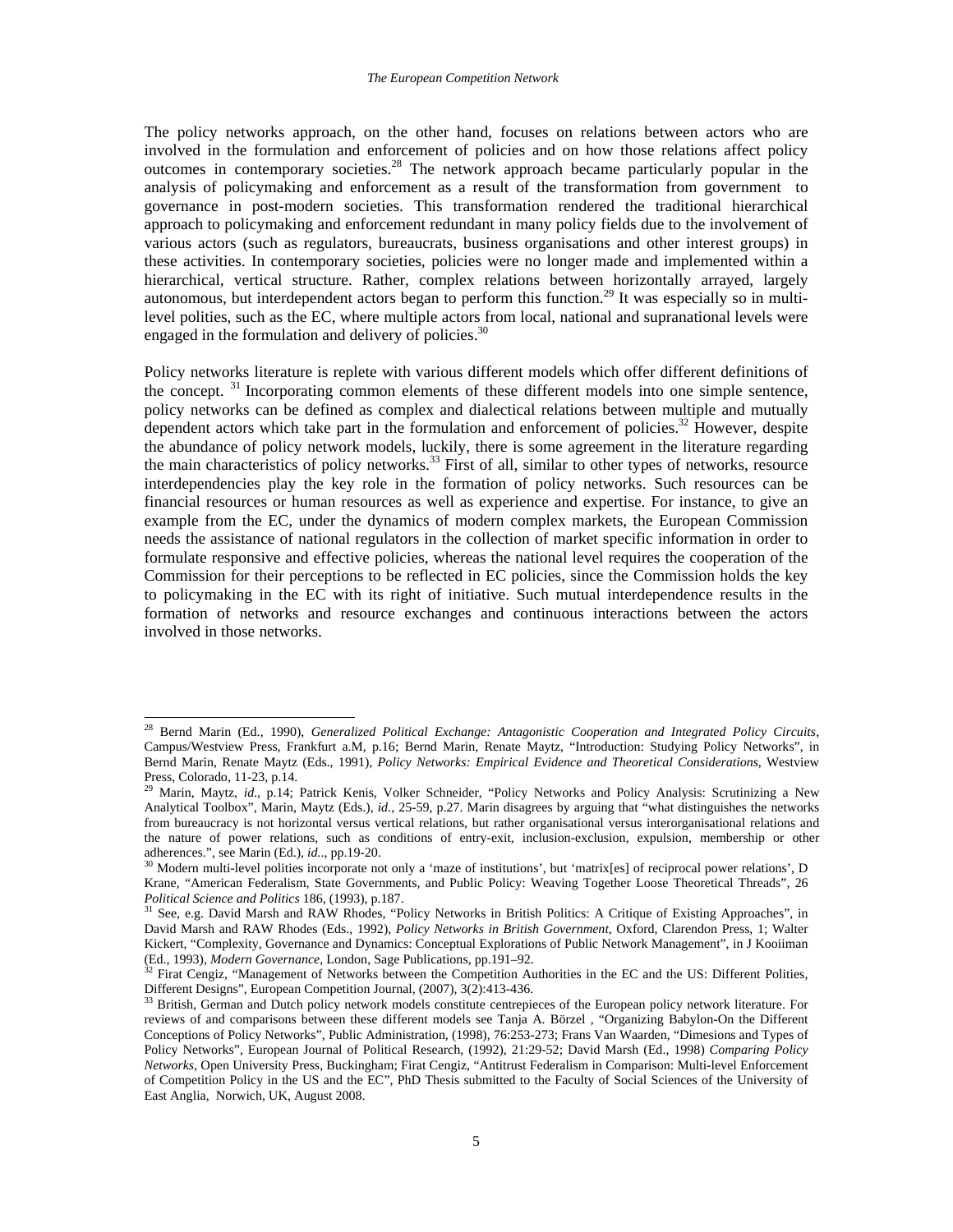Networks constitute an alternative type of organisation to both markets and hierarchies with their distinct characteristics of resource exchange.<sup>34</sup> Markets lack central control, and as a result, under the framework of markets, individual bargaining determines the nature of resource exchange and the outcomes of such exchange. Compared to markets, networks appear more structured, as under the framework of networks actors get involved in regular contacts with each other. 35 However, networks are not as centralised as hierarchies either, as they stand on a horizontal structure rather than a command mechanism. Within the context of networks, coordination between actors is sustained on the basis of consensus, not as a result of control exercised by the centre.36 And such consensus is achieved through regular contacts and resource exchange between the actors involved.<sup>37</sup>

Policy formulation and enforcement through networks may become complex and costly, as "[networks] involve neither the explicit criteria for the market, nor the familiar paternalism of hierarchy".<sup>38</sup> Conventional top-down methods of hierarchical governance fail to regulate network relations, since in networks control does not correspond to "top-down" influence, but it is all about "finding and maintaining balance between different and at times opposing forces".39 The central problems of network governance are "handling complex interaction settings and working out strategies to deal with different perceptions, preferences and strategies of the various actors involved", and methods of hierarchy cannot contribute to the achievement of such a balance.<sup>40</sup> Harmony does not occur in network structures automatically; on the contrary, "divergent, competitive or even antagonistic interests" appear as obvious characteristics of network organisations.<sup>41</sup> Therefore, networks may raise costs, especially at the policy formulation stage, when conflict resolution becomes inevitable. However, that does not mean that network relations are always chaotic and antagonistic. On the contrary, like hierarchies and markets, networks also stand on a structure and on certain rules which regulate interactions between the actors involved. Nevertheless, such rules show unique characteristics in the context of networks. Network rules generally correspond to routinised forms of behaviour and they naturally emerge in time as the network continues to function rather than being predetermined by the centre as in hierarchies. Network rules are at times referred to as the "unwritten constitution" of networks $42$  and they are believed to reflect the past experiences of networks and the balance of interests between actors which is achieved through resolution of past conflicts.<sup>43</sup>

Networks are complex and they should be managed effectively in order to achieve superior policy outcomes. Effective network management requires a common discourse based on mutual trust and loyalty and open communication shared by the actors involved. Unlike hierarchies, under the framework of networks no actor can impose its policy choices on others, but policy enforcement and formulation take place through constant cooperation and coordination.<sup>44</sup> In the establishment of such cooperation mutual trust and loyalty play key roles, as network members will positively respond to the requests of cooperation of other members only when they have a reason to believe that they will also

<sup>34</sup> Powell, supra note 26, pp.271-272; Franz Urban Pappi, Christian H.C.A. Henning, "Policy Networks: More Than a Metaphor?", Journal of Theoretical Politics, (1998), 10(4):553-575, p.570.<br><sup>35</sup> Powell, *id.*, pp.271-272.

<sup>&</sup>lt;sup>36</sup> David Marsh, "The Development of Policy Network Approach", in David Marsh (Ed.), supra note 33, 3-17, p.8.

<sup>37</sup> Van Waarden, supra note 33, p.31.

<sup>38</sup> Powell, supra note 26, pp.271-272.

<sup>39</sup> Kickert, supra note 31, p.195.

<sup>40</sup> W.J.M. Kickert (et. al.), "Introduction:A Management Perspective on Policy Networks", in W.J.M. Kickert (et. al. Eds., 1999), *Managing Complex Networks: Strategies for the Public Sector*, Sage, London, 1-13, p.11. 41 Marin, Maytz, supra note 28, p.17.

<sup>&</sup>lt;sup>42</sup> Stephen Wilks, Maurice Wright, "Conclusion: Comparing Government Industry Relations: States, Sectors, and Networks", in Stephen Wilks, Maurice Wright (Eds., 1987), *Comparative Government-Industry Relations: Western Europe, the United States* 

<sup>&</sup>lt;sup>43</sup> J.J. Richardson, A.G. Jordan (1985), *Governing Under Pressure: The Policy Process in a Post-Parliamentary Democracy*, Blackwell, Oxford, at 23.

<sup>&</sup>lt;sup>44</sup> Grahame Thompson, "Networks: Introduction", in Grahame Thompson (et al. Eds.), supra note 24, p.171.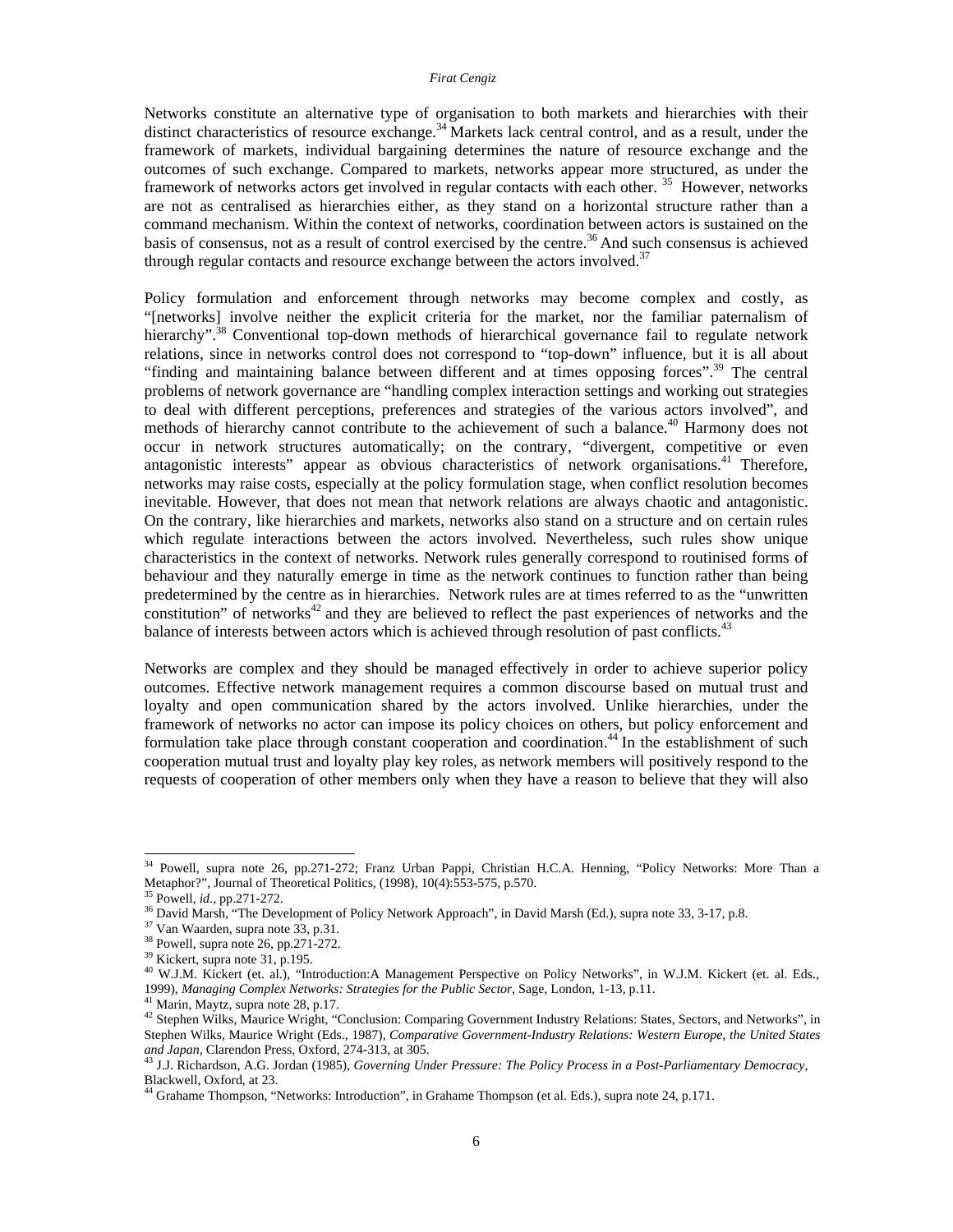#### *The European Competition Network*

receive positive responses for their requests of cooperation in the future.<sup>45</sup> Secondly, continuous open communication and information exchange between actors are of crucial importance for the effective management of networks. Only through such communication can actors achieve full understanding of each others' perceptions and preferences regarding a common policy problem, and consequently reach consensus and take collaborative action to address the problem at issue.<sup>46</sup> This is also how actors build mutual trust and loyalty. As the network continues to function in time and produce collaborative solutions to common policy problems, actors are expected to realise the benefits of cooperation as opposed to individual action, commit to cooperation and build up mutual trust and loyalty.<sup>47</sup> In addition to these general characteristics, policy enforcement networks in particular require the consistent application of some specific management mechanisms in order to reach superior outcomes. These mechanisms, which are summarised below, practically ensure that interactions between network members in daily enforcement efforts reflect the network dynamics and that the common discourse based on mutual trust and open communication is respected and preserved.<sup>48</sup>

**1) Actor activation mechanisms:** When the network faces an issue which requires the collaborative action of network members, all actors who control the essential resources for the resolution of the particular problem in question should be signalled and called to participate in the action taken by the network. For instance, in the context of competition policy, this would mean signalling and activation of all authorities whose markets are affected by an infringement, who are in a position to collect information to prove the infringement in question, who are able to impose the remedies to bring the infringement effectively to an end or who have substantial experience and expertise regarding the matter under consideration.

**2) Interaction, communication and information exchange mechanisms**: Enforcement actions taken by the networks should reflect the diversity of ideas and insights of the different actors and policy solutions which different actors embrace. Such a pluralistic enforcement style presupposes the existence of strong information exchange and interaction mechanisms whereby network members engage in open communication, fully comprehend each others' concerns and perceptions and take collaborative action based on consensus. For instance, in the field of competition policy, all authorities should be able to raise their concerns regarding a particular anticompetitive activity through extensive information and evidence exchange before the network takes an enforcement action. Information exchange and cooperation mechanisms are essential for network management in two respects. Firstly, through such channels, multiple authorities utilise their relative advantages in terms of practical enforcement efforts (such as proximity to the information and evidence) and orchestrate collective action to address antitrust violations effectively. Secondly, such channels give the network members the opportunity to voice their concerns and consequently, prevent emergence of conflicts between the actors in the short run and contribute to the generation of mutual trust and comity in the long run. As a result, through constant cooperation and information exchange, network relations become progressively less costly and complicated to manage.

<sup>&</sup>lt;sup>45</sup> Andrew Hindmoor, "The Importance of Being Trusted: Transaction Costs and Policy Network Theory", Public Administration, (1998), 76:25-43; W.J.M. Kickert (et. al.), "Managing Networks in the Public Sector: Findings and Reflections" in, Kickert (et.al. Eds.), supra note 40, 165-191, p.176.

<sup>46</sup> Erik-Hans Klijn (et.al.), "Managing Networks in the Public Sector: A Theoretical Study of Management Strategies in Policy Networks", Public Administration, (1995), 73:437-454, p.441.

 $47$  Cengiz, supra note 32, p.418.

<sup>&</sup>lt;sup>48</sup> This rather simplified summary is an adaptation from the Dutch "network management" model which appears as a suitable model among the European policy network models for the analysis of policy enforcement with its flexible nature applicable to almost any policy domain. This list is by no means exhaustive. For the original suggestions of this model regarding effective network management see Klijn (et. al.), supra note 46 and also individual contributions to Kickert (et.al. Eds.), supra note 40. See also Cengiz, supra note 33, pp.39, 40-43 for a more detailed analysis of management mechanisms.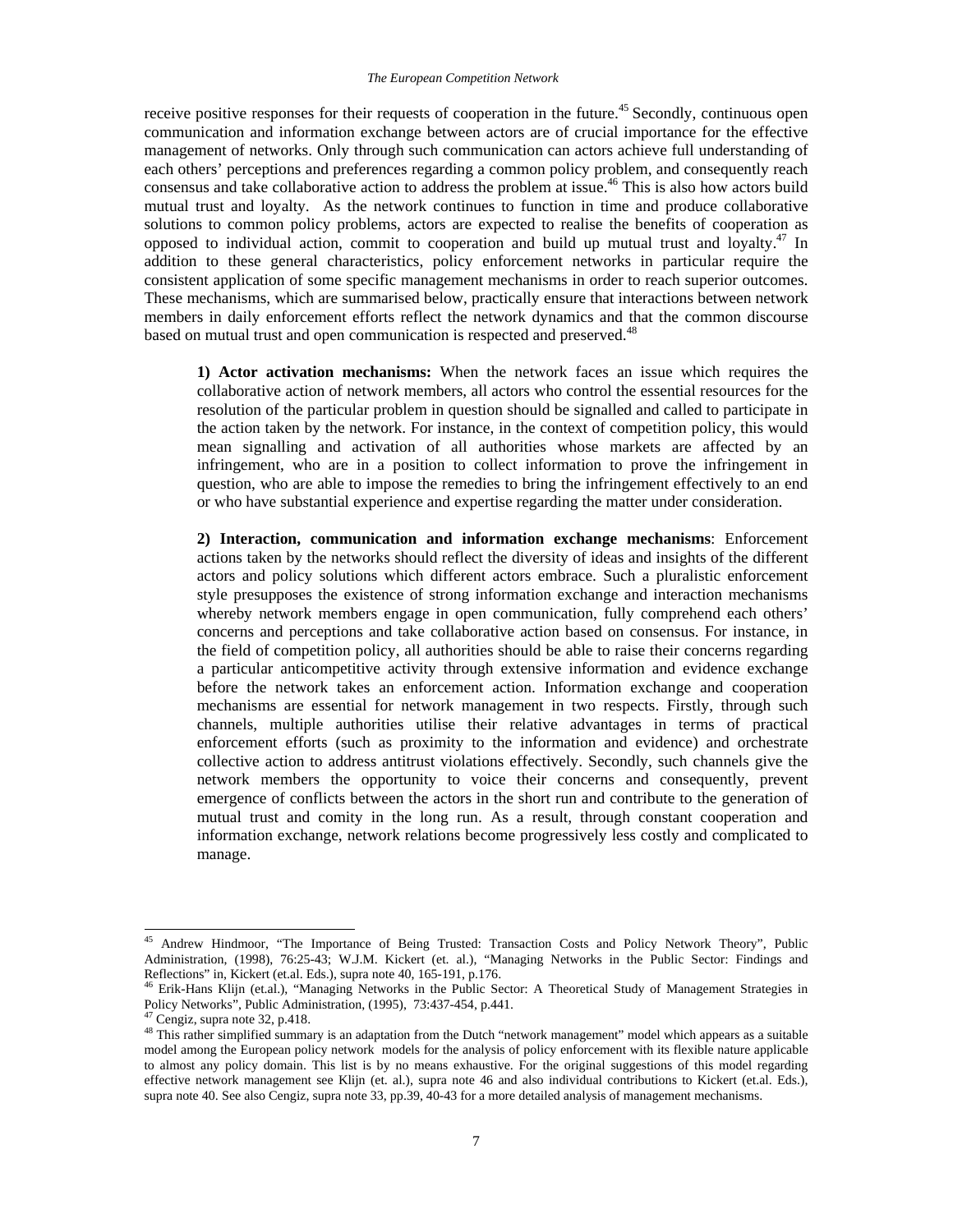**3) Dispute resolution mechanisms:** Disputes are hazardous to network management, as they seriously disturb the effectiveness of policy enforcement particularly in cases where they turn into deadlock situations that curb the incentives of network members to cooperate in the future. Therefore, in cases where information exchange and cooperation mechanisms fail to generate a consensus regarding the best enforcement strategy to be followed in an individual enforcement action or the best policy choice to be adopted in response to a particular issue that the members are facing, dispute resolution mechanisms should be initiated immediately. Those mechanisms could be informal such as open discussions and bargaining between the members or formal such as a particular platform where individual members could express their point of view.

**4) Access to the policymaking stage:** Enforcement networks generally come into existence due to mutual interdependence between actors in the pursuit of effective policy enforcement. For instance, in multi-level polities such as the EC, authorities of the higher level (European Commission in the EC example) benefit from the proximity of authorities of the lower level (NCAs in the EC example) to the information and evidence, whereas authorities of the lower level benefit from the superior expertise, experience and prestige of authorities of the higher level. However, under the dynamics of networks, the classical division between policymaking and enforcement stages becomes somewhat artificial. Good network management requires the existence of channels through which all network members gain more-or-less equal access to the policymaking stage, as otherwise the authorities would not have sufficient incentives to devote their resources to the enforcement of a policy which does not reflect the perspectives and preferences of members in any way.

## **The European Competition Network: the Network Structure**

The first striking characteristic of the ECN from the perspective of network management is its centrally planned nature. Policy network models suggest that networks would emerge naturally between actors who are interdependent in terms of the resources they control. In the context of the ECN, the Commission's dependence on the NCAs' cooperation in the enforcement of EC competition policy played the key role in the formation of the network. Although some authors argue that a competition network existed even at the time of Regulation 17/62, this was an epistemic network comprising of irregular and *ad hoc* contacts between DG IV officials and officials of the strong NCAs of the time, such as the German Bundeskartellamt, but it was not a formalised enforcement network.<sup>49</sup> Repercussions of the individual exemption regime on the administrative capacity of the DG IV are well explored by the literature. As is forcefully explained by Goyder, at the time of Regulation 17/62 the Commission faced a flood of individual exemption applications and became a victim of its own success in grabbing such extensive enforcement power from the Council. <sup>50</sup> Most of the notified agreements required analysis of unexciting standard courses of conduct such as vertical restraints, and having its resources sucked by individual exemptions, the Commission could not realise its policymaking and enforcement potential by dealing with more influential and prestigious issues such as Community-wide cartels.<sup>51</sup> In order to reduce its burden, the Commission invented the mechanism of comfort letters, e.g. *prima facie* and non-binding fast-track review of exemption applications, and

<sup>&</sup>lt;sup>49</sup> David J. Gerber, "The Evolution of a European Competition Law Network", Claus-Dieter Ehlermann, Isabela Atanasiu (Eds., 2004), *European Competition Law Annual 2002: Constructing the EU Network of Competition Authorities*, Hart Publishing, Oxford 43-64, p.49; Stephen Wilks, "Understanding Competition Policy Networks in Europe: A Political Science Perspective", in the same publication, 65-79, p.74; Stephen Wilks, "Competition Policy: Challenge and Reform", in Helen Wallace, William Wallace and Mark A. Pollack (Eds., 2005), *Policy-making in the European Union*, 5<sup>th</sup> Ed., Oxford University Press, Oxford, pp.126-27 , p.127.

<sup>50</sup> Dan Goyder, supra note 3, pp.40-44.

<sup>&</sup>lt;sup>51</sup> White Paper, supra note 16, para.44, On the privileged policymaking powers of the DG Comp in comparison to other DGs see Michelle Cini, "Administrative Culture in the European Commission: The Cases of Competition and Environment", in Nugent (Ed.), supra note 8, 71-88, pp.80-81; David J. Gerber, "Modernising Competition Law: A Developmental Perspective", European Competition Law Review, (2001), 22(4):122-130, p.126.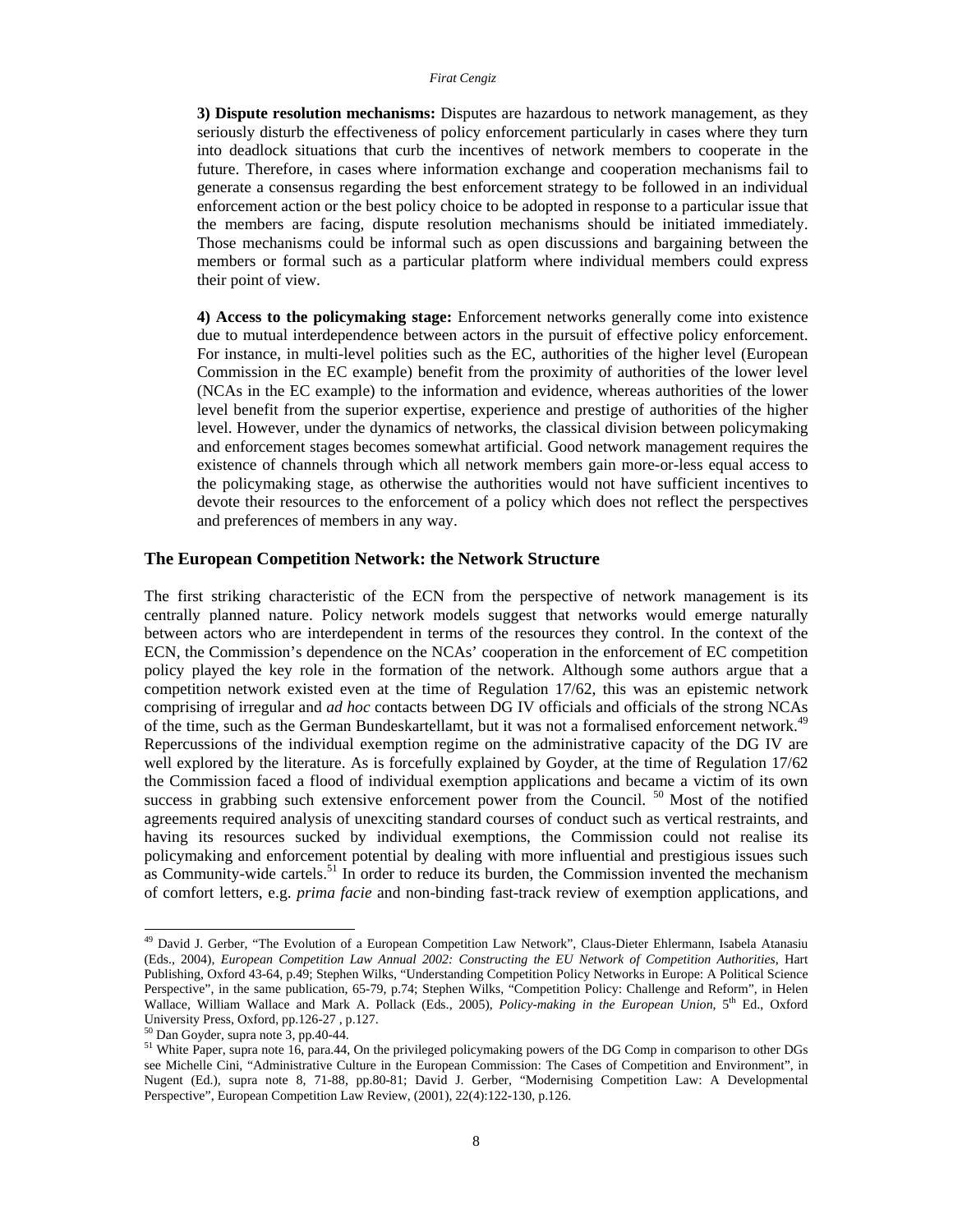later the Council delegated to the Commission legislative powers for the enactment of block exemption regulations to exempt certain categories of agreements from Art.81(1) *en masse*.<sup>52</sup> However, these mechanisms provided only partial solutions to the problem.<sup>53</sup> The forthcoming Eastern enlargement at the time of the Modernisation was expected to even exacerbate the enforcement deadlock.54 In the 1999 White Paper, the Commission advertised the cooperation of the national level in the enforcement of EC competition policy, hence decentralisation, as its favoured solution, since unlike other policy options (such as limiting the scopes of Arts.81 and 82 through the adoption of a new interpretation of the "trade between the Member States test"<sup>55</sup>) decentralisation would provide a structural and permanent solution to the problem.<sup>56</sup>

The ECN came into existence as an outcome of the Modernisation to organise complex interactions and relations between the soon to become 28 authorities (including the NCAs and the European Commission) entrusted with the task of enforcing EC competition policy. Certainly, the NCAs enthusiastically agreed with the enhancement of their enforcement powers under the Modernisation.<sup>57</sup> And again, certainly, communications between the Commission and the NCAs and their mutual will played a certain role in the network design.<sup>58</sup> However, still, in many respects the Commission took some strategic decisions despite the difference of opinion of the NCAs and their strong resistance. For instance, the German Bundeskartellamt, arguably the most powerful and prestigious competition authority in Europe after the European Commission, was against the abolition of the individual exemption regime as such, but it favoured sharing the exemption authority between the Commission and the NCAs.<sup>59</sup> Likewise, many NCAs alongside the European Parliament strongly demanded that for the sake of legal certainty and reassurance of business, the work allocation rules of the ECN be set forth by the Modernisation Regulation itself and become legally binding and enforceable by the Community and national courts.<sup>60</sup> Nevertheless, in the end, relying on the argument of network flexibility, the Commission preferred designing the work allocation regime in the non-binding Network Notice.

Management rules of networks generally emerge naturally as the network continues to function and network members continue to exchange their resources under the framework of the network. These rules reflect routinised courses of conduct achieved through past cooperation experiences and compromises achieved through resolution of past conflicts. The ECN, on the other hand, came into existence as a highly juridified and regulated network with specific and detailed management mechanisms and cooperation rules predetermined by the Modernisation Regulation and the Network Notice of the Commission. The special constitutional status of competition policy in the EC and the weakness of common discourse between the competition authorities of Europe pre-Modernisation

 $52$  Goyder, supra note 3, pp.47-52.

<sup>53</sup> *Id*. 54 White Paper, supra note 16, paras.4-7, 21, 137.

<sup>&</sup>lt;sup>55</sup> "Trade between the Member States" test constitutes the jurisdictional scope of EC competition law vis-à-vis national competition laws. Violations which affect trade between the Member States are dealt with by the Community competition law (and possibly by the national laws in parallel), whereas the ones which do not satisfy the test are dealt with by the national laws only. See the texts of Arts. 81 and 82 EC and also C-56/65, *Société La Technique Miniére Ulm v. Machienenbau,* [1966] ECR 235, p.249 for the settled jurisprudence of the European Court of Justice regarding this test. <sup>56</sup> See conclusions of the White Paper, supra note 16, pp. 32-33.

<sup>&</sup>lt;sup>57</sup> See in general European Commission, White Paper on Reform of Regulation 17, Summary of the Observations, 29 February 2000; available at

http://ec.europa.eu/comm/competition/antitrust/others/wp\_on\_modernisation/summary\_observations.pdf (accessed 19.02.2009).<br><sup>58</sup> The Network Notice of the Commission in particular is prepared upon consultations with the NCAs.

<sup>59</sup> Ulf Böge, "The Discussion on the Modernisation of EC Antitrust Policy: An Update from the Bundeskartellamt's View", in Ehlermann, Atanasiu (Eds.), supra note 49, 67-73, p.68; Martina Müller, "The German View", in José Rivas, Margot<br>Horspool (Eds., 2000), *Modernisation and Decentralisation of EC Competition Law*, Kluwer, The Hague, 89-9

 $60$  White Paper, Summary of the Observations, supra note 57, p.19. The Commission, on the other hand, explains its choice of determining management mechanisms by the Notice with the necessity for flexibility in network management. See remarks by Mario Monti, Panel Discussion: The Network Concept, Competition Authority Networks and Other Regulatory Networks, in Ehlermann, Atanasiu (Eds.), supra note 49, pp.5-6.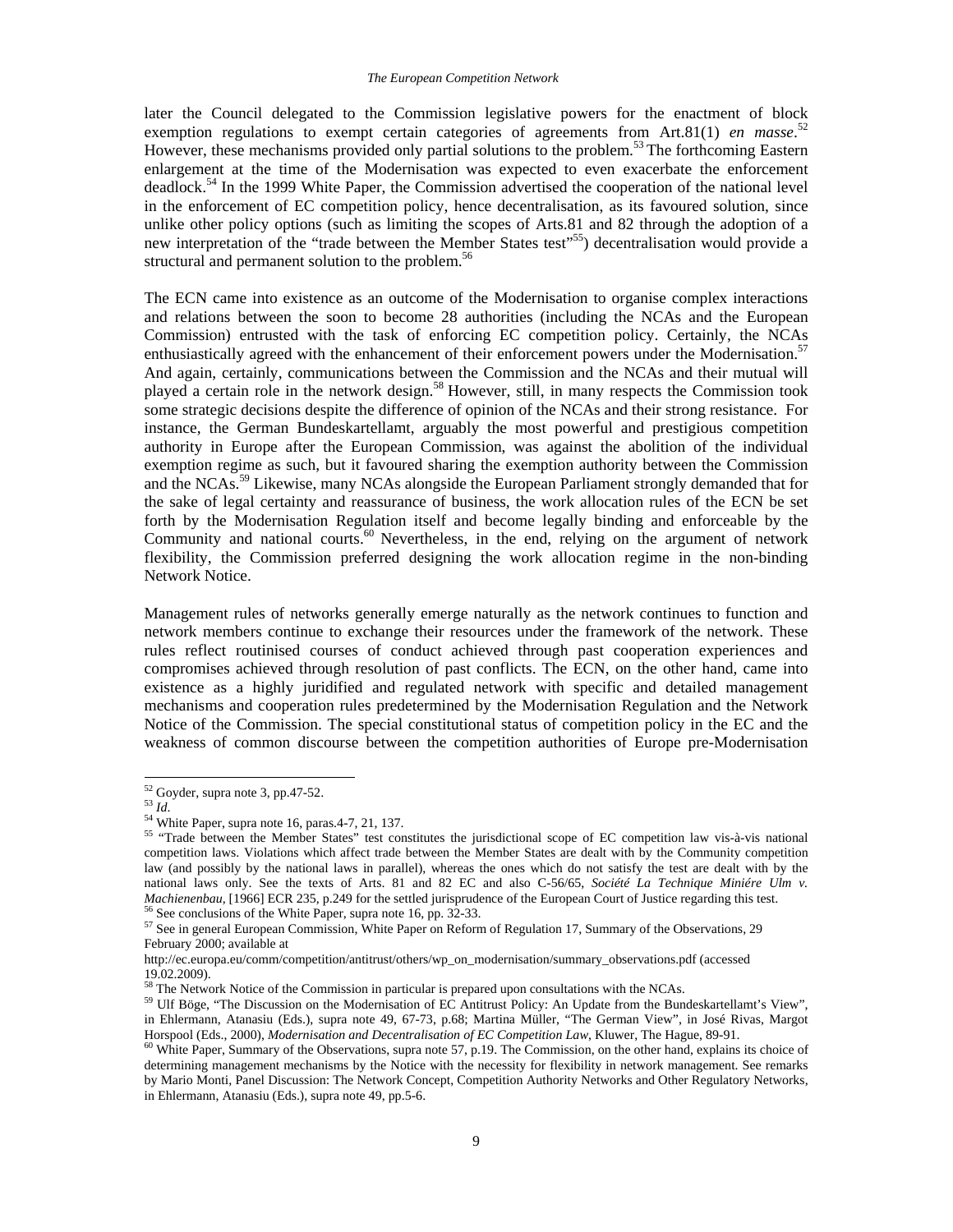largely explain the choice of formalism in the design of the ECN. The Modernisation Project promised only an uncertain future, particularly for business, in the lack of any previous cooperation tradition between the competition authorities of Europe. The NCAs significantly differed in terms of their levels of experience of policy enforcement, resources, administrative capacities and independence from their national governments.<sup>61</sup> Due to this diversity and the lack of a previous collaborative enforcement tradition, decentralisation posed certain risks to consistent enforcement of competition policy, a policy which enjoys a special constitutional status in the EC. $^{62}$  Formalism in the network design came as a strategic safeguard against these risks in order not to leave any room for uncertainty in the relations between the competition authorities of Europe in the era of decentralisation.<sup>63</sup>

Additionally, from the perspective of network management, the ECN appears atypical with its rather hierarchical structure where the Commission enjoys a distinguished managerial position.<sup>64</sup> The Modernisation Regulation grants the Commission some exclusive powers, which are not shared by the NCAs, such as finding on its own initiative that Arts.81 or 82 do not apply to certain practices when the Community interest so requires, even though the individual exemption regime has now been abolished.<sup>65</sup> Additionally, the Commission continues to hold its enforcement monopoly in a sense, as the Modernisation Regulation preserves one of the most controversial measures of the Regulation 17/62 and requires the NCAs to withdraw their proceedings when the Commission opens its own investigations in the same matter.<sup>66</sup> Again, like network formalism, the Commission's distinguished position is generally justified by the argument of legal uncertainty and the risk of inconsistent policy enforcement under decentralisation in the lack of a previous strong network discourse. Particularly, the prerogative of the Commission to relieve the NCAs of their powers of investigation is described as the "safety valve" of the entire network design. $67$  At the inception of the Modernisation, the Commission was expected to use this power only in extraordinary circumstances, such as parochial and hostile enforcement of Arts.81 and 82 by the NCAs to protect their national economies, as abundant utilisation of such a drastic power would bruise the trust-based relations between the Commission and the NCAs and consequently could destroy the enthusiasm of the NCAs to participate in policy enforcement. <sup>68</sup>

<sup>&</sup>lt;sup>61</sup> Celine Gauer, "Does the Effectiveness of the EU Network of Competition Authorities Require a Certain Degree of Harmonisation of National Procedures and Sanctions?", in Ehlermann, Atanasiu (Eds.), supra note 49, 187-201; Frédéric Jenny, "Does the Effectiveness of the EU Network of Competition Authorities Depend on a Certain Degree of Homogeneity within its Membership?", in Ehlermann, Atanasiu (Eds.), supra note 49, 203-210, p.208. On the special cases of Eastern European accession States which at the time had the least experience with the management of liberal economy and enforcement of competition law among the members of ECN see Katalin Cseres, "Multi-jurisdictional Competition Law Enforcement: The Interface Between European Competition Law and the Competition Laws of the Member States", European Competition Journal, (2007), 3(2):465-502 p.485.

 $E_2$  at the inception of decentralisation these risks were voiced by academia, legal counsel and businesses in all relevant forums. See for instance Jacques H. J. Bourgeois, "Decentralised Enforcement of EC Competition Rules by National Authorities: Some Remarks on Consistency, Coherence and Forum Shopping" in Ehlermann, Atanasiu (Eds.), supra note 49.<br><sup>63</sup> Cengiz, supra note 32, pp.423-24. See also Network Notice, supra note 22, para 1: "Together the NCA

Commission form a network of public authorities: they act in the public interest and cooperate closely in order to protect competition. *The network is a forum for discussion and cooperation in the application and enforcement of EC competition policy*. It provides a framework for the cooperation of European competition authorities in cases where Arts 81 and 82 of the Treaty are applied and is the *basis for the creation and maintenance of a common competition culture in Europe*" (emphasis added).

 $<sup>64</sup>$  Due to the privileged position of the Commission within the ECN, Riley depicts Modernisation as a "masterstroke" where</sup> the Commission grabbed stronger powers of policymaking and enforcement under the mask of decentralisation; see Alan Riley, "EC Antitrust Modernization: The Commission Does Very Nicely-Thank You! Part 1: Regulation 1 and the Notification Burden", European Competition Law Review, (2003), 24(11):604-615, p.604. <sup>65</sup> Modernisation Regulation, supra note 19, Art.10. <sup>66</sup> *Id.*, Art 11(6).

<sup>&</sup>lt;sup>67</sup> Comments of Mario Monti, Panel Discussion: The Network Concept, Competition Authority Networks and Other Regulatory Networks, in Ehlermann, Atanasiu (Eds.), supra note 49, p.8.

<sup>&</sup>lt;sup>68</sup> Cengiz, supra note 32, p.420. By the Network Notice the Commission declared its intention to use this power only under certain circumstances which in general imply that there is a risk of inconsistent or parochial enforcement of Community competition rules. See Network Notice, supra note 22*,* para54. Nevertheless, under the rules of Network Notice the Commission still enjoys leverage in exercising its prerogative. For instance para.54 states that the Commission would open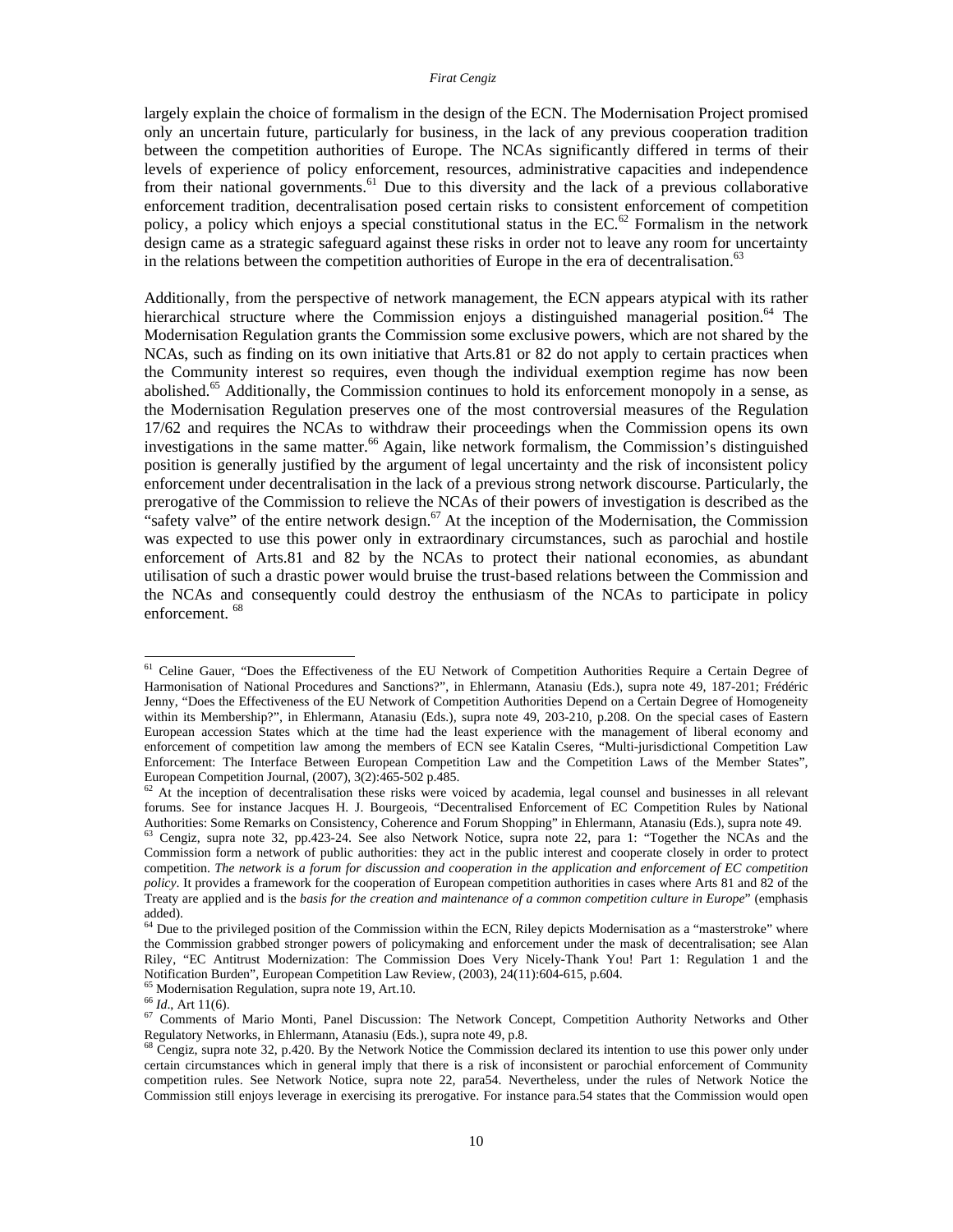Again, as a reflection of the hierarchical network structure, the network design foresees complex signalling and information exchange mechanisms both between the Commission and the NCAs and among the NCAs, which besides being ordinary tools of network management also provide the Commission with strong oversight and monitoring channels. The NCAs are required to inform the Commission and provide factual information both before initiating proceedings under Arts.81 or 82 and taking positive decisions imposing remedies in such investigations.<sup>69</sup> Such information could also be shared with the other  $NCAs^{70}$  (although there is no obligation to do so) to support the work allocation regime of the network and make sure that multiple NCAs are not investigating the same suspected violation individually with the possibility of adopting conflicting decisions in the end. Through these information exchange mechanisms the Commission comes into full information regarding the facts before the NCAs, the enforcement strategy and legal and economic analyses they follow and the decision they intend to take. And consequently, the Commission gains the ability to intervene before the NCAs take any action which would run counter to the dynamics of EC competition policy as perceived by the Commission and the Community courts.<sup>71</sup> Such intervention could take place either through individual soft communication with the NCA in question or, in extreme cases, the Commission could relieve the NCA in question from its authority of investigation by opening proceedings.

In terms of the practical aspects of network management, the ECN incorporates a formal case allocation regime. This regime aims to minimise the number of authorities involved in each investigation. At the outset of their proceedings, the NCAs signal each other and the Commission to spot cases which are of interest to multiple authorities and, to the extent that it is possible, they allocate such cases to a single well placed authority which stands closest to the centre of gravity of the violation in question and therefore has the ability to collect strategic information and bring the violation effectively to an end.<sup>72</sup> In cases where more than one NCA shows an interest in the investigation, or for strategic purposes, such as evidence collection, the involvement of more than one NCA becomes necessary, the NCAs in question may form an enforcement group and take coordinated action under the lead of a single authority.73 Even when one NCA is formally investigating a suspected violation, other NCAs' may be asked to utilise their fact-finding powers to collect evidence in their territory and communicate such evidence to the NCA investigating the case.<sup>74</sup> Formally, the work allocation regime works on a voluntary basis and the NCAs enjoy discretion as to whether to follow these rules and close their investigations on the basis that another NCA is investigating the same suspected violation.<sup>75</sup> However, the hierarchical network structure and the distinguished position of the Commission exerts certain pressure on the NCAs to do so, particularly since possible conflicts of work allocation between the NCAs is specifically mentioned by the Network Notice as one of the possible scenarios where the Commission could utilise its prerogative of opening its own investigation.<sup>76</sup>

*<sup>(</sup>Contd.)* 

its own proceedings also in cases where "there is a need to adopt a Commission decision to develop Community competition policy in particular when a similar competition issue arises in several Member States or to ensure effective enforcement" or when "the NCA(s) concerned do not object." Likewise the work allocation rule set forth in Network Notice para.14 declares the Commission the well-placed authority in cases where "one or several agreement(s) or practice(s), including networks of similar agreements or practices, have effects on competition in more than three Member States" which leaves only a marginal possibility of enforcement by the NCAs in high profile cases. 69 Modernisation Regulation, *supra* note 19, Arts 11, 16; Network Notice, *id.*, paras 16, 26. 70 Modernisation Regulation, id., Art.11(3), (4).

<sup>71</sup> Cengiz, supra note 32, p.421.

<sup>72</sup> Network Notice, supra note 22, paras. 8, 16.

<sup>73</sup> Modernisation Regulation, supra note 19, Art.12; Network Notice, *id*., para.26. 74 Modernisation Regulation, supra note 19, Arts.12, 22(1).

<sup>&</sup>lt;sup>75</sup> Modernisation Regulation gives the NCAs the authority to close their proceedings on the grounds that another NCA has dealt or is dealing with the same infringement. However it does not impose an obligation on the NCAs to do so. See Modernisation Regulation, supra note 19, Art.13. 76 Cengiz, supra note 32, p.423.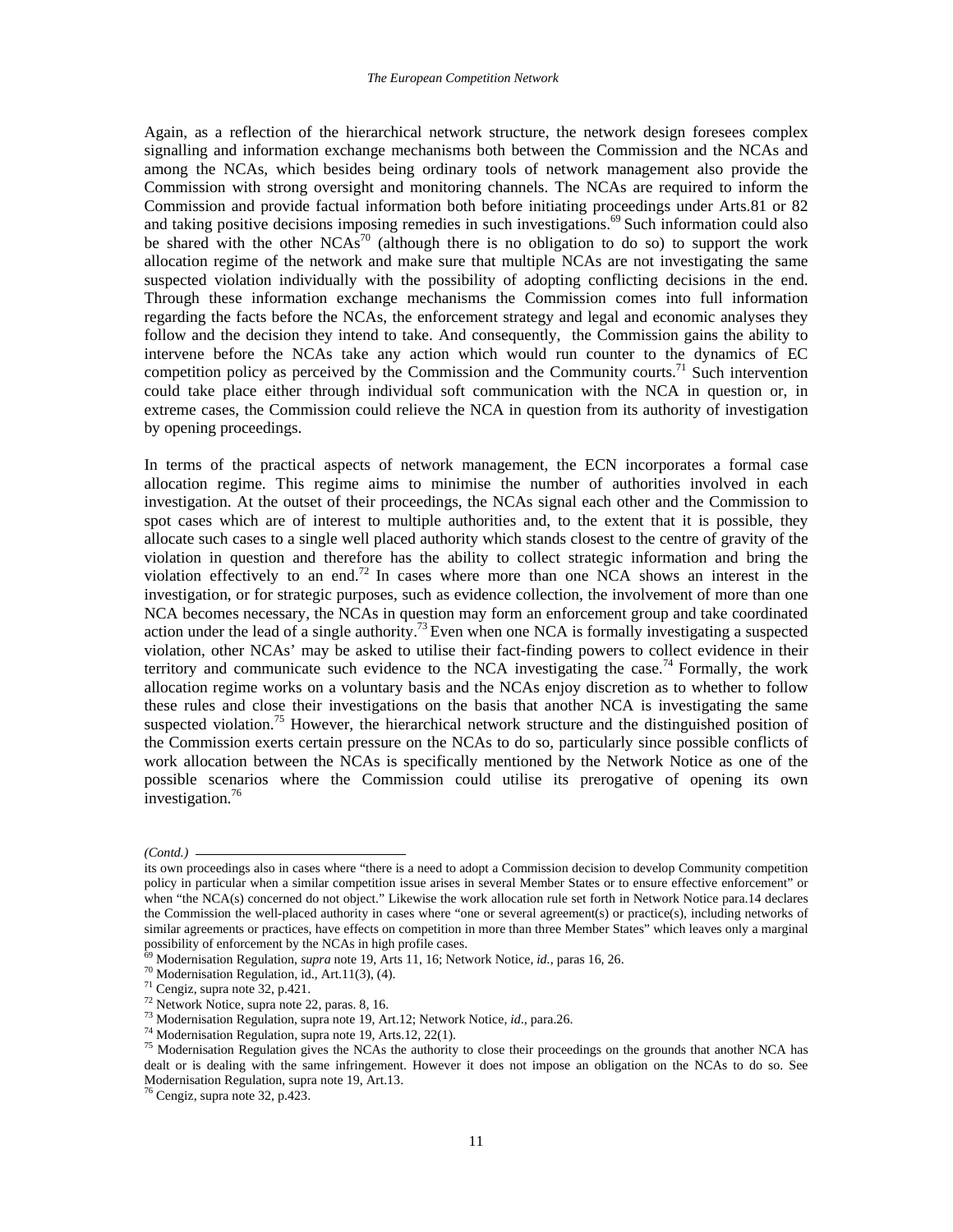As another interesting characteristic from the network management perspective, the ECN incorporates largely compulsory mechanisms of cooperation and information exchange. Cooperation between the NCAs and the Commission does not take place on a voluntary basis. First of all, when the NCAs investigate a violation under the national laws which fulfils the "trade between the Member States" test, they have no discretion but are required to open parallel proceedings under EC law.<sup>77</sup> Secondly, when investigating a suspected violation, the Commission may ask the NCAs to utilise their factfinding powers to gather evidence and information in their respective territories and communicate such information to the Commission.<sup>78</sup> The NCAs are required to respond positively to such requests by the Commission.<sup>79</sup> At the first glance, network rules seem to incorporate discretion-based cooperation mechanisms in terms of relations between the NCAs *inter se* as the NCAs are not obliged to positively respond to similar requests of each other.<sup>80</sup> However, network dynamics suggest that under ordinary circumstances the NCAs would not refuse each others' requests for cooperation either. First of all, an NCA which does not play by the rules and refuses requests for cooperation with no good cause may face the same type of retaliatory behaviour in the future and in very extreme cases it may even be excluded from the network. Secondly, if lack of communication between the NCAs leads to conflicting analyses, the Commission may always initiate its own proceedings and thereby punish all of the NCAs involved.

The ECN does not incorporate any strong dispute resolution mechanism. Apart from informal communications and discussions between the members of the network, the Advisory Committee on Restrictive Practices and Dominant Positions provides the only forum of dispute resolution. The Committee consists of representatives of the NCAs and the Commission.<sup>81</sup> The Commission is under an obligation to consult the Committee before taking any positive decision in enforcement of Arts.81 and 82.<sup>82</sup> In such cases discussions within the Committee may lead to a written opinion to which the Commission is required to give utmost account.<sup>83</sup> Likewise, the decisions of the NCAs may also be taken to the Committee, however, in such cases discussions do not lead to a formal written opinion. $84$ Lack of a strong dispute resolution mechanism does not appear as a significant discrepancy from the network management perspective in the framework of the ECN. The ECN sits on a juridified and a hierarchical structure; it incorporates a formal work allocation regime which minimises the number of network members involved in each investigation; and it functions through largely compulsory cooperation mechanisms in order not to leave any room for antagonistic behaviour between the network members. Therefore, as a strategic choice, the entire network design pursues the aim of preventing conflicts to the possible extent, rather than accommodating diversity of preferences and producing policy outcomes based on consensus.

The Commission's position within the ECN is further distinguished by its near monopoly over the design of EC competition policy. The essential connection between the policy planning and enforcement stages suggested by the network literature is not entirely reflected on the design of the ECN. Before the initiation of Modernisation, the Commission had enjoyed exclusive powers of enforcement and it had given direction to the Community competition policy under the supervision and control of the Community courts through its individual decisions in enforcement of Arts.81 and 82, through numerous guidelines and notices where it communicated its perceptions of interpretation of Community competition policy and finally, under delegated legislative powers from the Council, through block exemption regulations, where certain categories of anticompetitive agreements were exempted from Art.81 *en masse*. Additionally, under the general institutional dynamics of the EC, the

<sup>&</sup>lt;sup>77</sup> Modernisation Regulation, supra note 19, Art 3(1).<br><sup>78</sup> Modernisation Regulation, *id.*, Art.22(2).

<sup>&</sup>lt;sup>79</sup> *Id.*<br><sup>80</sup> Compare Modernisation Regulation, *id.*, Art.22(1) to 22(2).<br><sup>81</sup> *Id.*, Art.14(1).<br><sup>82</sup> *Id.*, Art.14(1).<br><sup>83</sup> *Id.*, Art.14(5).<br><sup>84</sup> *Id.*, Art.14(7).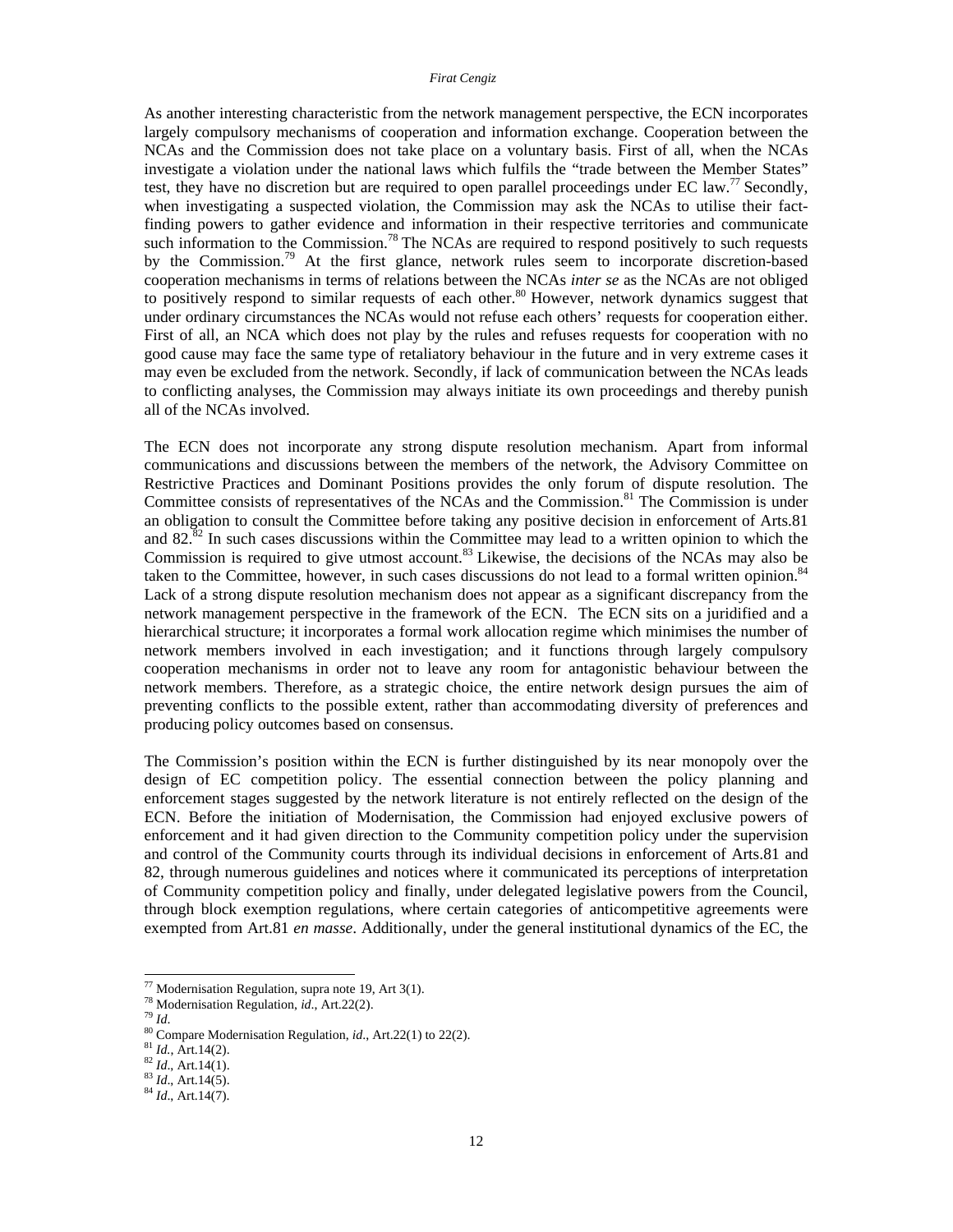#### *The European Competition Network*

Commission enjoys a right of initiative in which it brings legislative proposals to the Council and the European Parliament.<sup>85</sup> Moreover, its position not just as enforcer but also policymaker has also been recognised by the jurisprudence of the Community courts, which attributes eternal character to individual Commission decisions as reflections of Community competition policy unless they are overturned by the Community courts. Under such jurisprudence, neither national courts nor NCAs can take decisions in enforcement of Arts.81 and 82 conflicting with previous Commission decisions on the same matter.<sup>86</sup> The Modernisation package and the rules of network management have not made any change in such privileged access of the Commission to the policymaking stage.<sup>87</sup> Additionally, although the individual exemption regime has been abolished by the Modernisation Regulation, the Commission still enjoys an exclusive power to take decisions on its own initiative finding that Arts.81 or 82 do not apply to certain practices in cases where the Community interest so requires.<sup>88</sup> Certainly, the NCAs enjoy certain channels to voice their perspectives and thereby influence the position of the Commission in specific policy questions. For instance, the Commission has the duty to consult with the Advisory Committee before enacting block exemption regulations<sup>89</sup> and before taking positive decisions in the enforcement of Arts.81 and 82.<sup>90</sup> Likewise, green and white papers published by the Commission to receive public response before the initiation of legislative action and designing of softlaw measures provide significant sources of communication between the NCAs and the Commission. Under the network dynamics, the Commission is expected to give some account to NCA responses to its policy communications, as no actor would be interested in taking action in the enforcement of a policy which is contrary to its preferences and perceptions. Nevertheless, the Commission still enjoys a privileged access to the policymaking stage and, to the extent allowed by network dynamics, it enjoys the discretion as to whether to reflect the NCA perspectives on its final policy position.

In summary, the ECN came into existence as a rather unique network design. With its centrally planned nature, hierarchical structure and highly regulated and compulsory cooperation mechanisms the ECN is not only divergent from the basic network dynamics suggested by the policy network models but it is also atypical among the examples of networks between the Commission and national regulators in other policy fields.<sup>91</sup> These unique characteristics of the network both reflect the distinguished position of the Commission as policymaker and enforcer in the field of competition policy which has been established since the foundation of the Community (hence, an example of path dependence), and they also emerged as strategic safeguards against the risks of decentralisation particularly in the lack of a strong former common discourse between the network members. In terms of the practical aspects of network management, the ECN satisfies the conditions of network management in general with its detailed actor signalling and activation, information exchange and cooperation mechanisms. Although the ECN lacks a strong dispute resolution mechanism, this does not appear a substantial weakness, as the entire network design itself aims to minimise conflicts rather than accommodate them.

<sup>&</sup>lt;sup>85</sup> EC Treaty, Arts.251 and 252.

<sup>86</sup> C-344/98, *Masterfoods Ltd. v. HB Ice Cream Ltd.*, [2000] ECR I-11369, para.51; C-234/89, *Delimitis v. Henninger Bräu*, [ECR] I-935, para.41; C-453/99, *Courage Ltd v Bernard Crehan and Bernard Crehan v Courage Ltd and* Others, [2001] ECR-I 6297; Modernisation Regulation, supra note 19, Art.16(1),(2). The Commission declared that it "will normally not…adopt a decision which is in conflict with a decision of an NCA after proper information pursuant to both Article 11(3) and (4) of the [Modernisation] Regulation has taken place." See Network Notice, supra note 22, para.57.

 $87$  At the inception of Modernisation the Commission clearly declared that "as the guardian of the Treaty" it would continue to have the exclusive possession of "ultimate…responsibility for developing and safeguarding efficiency and consistency" in European competition policy, see European Commission, Proposal for a Council Regulation on the implementation of the rules on competition laid down in Articles 81 and 82 of the Treaty, Brussels, 27.9.2000, COM(2000) 582 final, p.14.

<sup>88</sup> Modernisation Regulation, supra note 19, Art.10.

<sup>&</sup>lt;sup>89</sup> See e.g. Council Regulation 19/65/EEC of 2 March on application of Article 85(3) of the Treaty to certain categories of agreements and concerted practices, *Official Journal of the European Communities* 036, p.0533-0535, Art.6. 90 Modernisation Regulation, supra note 19, Art.14(1).

<sup>&</sup>lt;sup>91</sup> For comparison to other European regulatory networks see David Coen, Mark Thatcher, "Network Governance and Multilevel Delegation: European Networks of Regulatory Agencies", Journal of Public Policy, (2008), 28(1):49-71.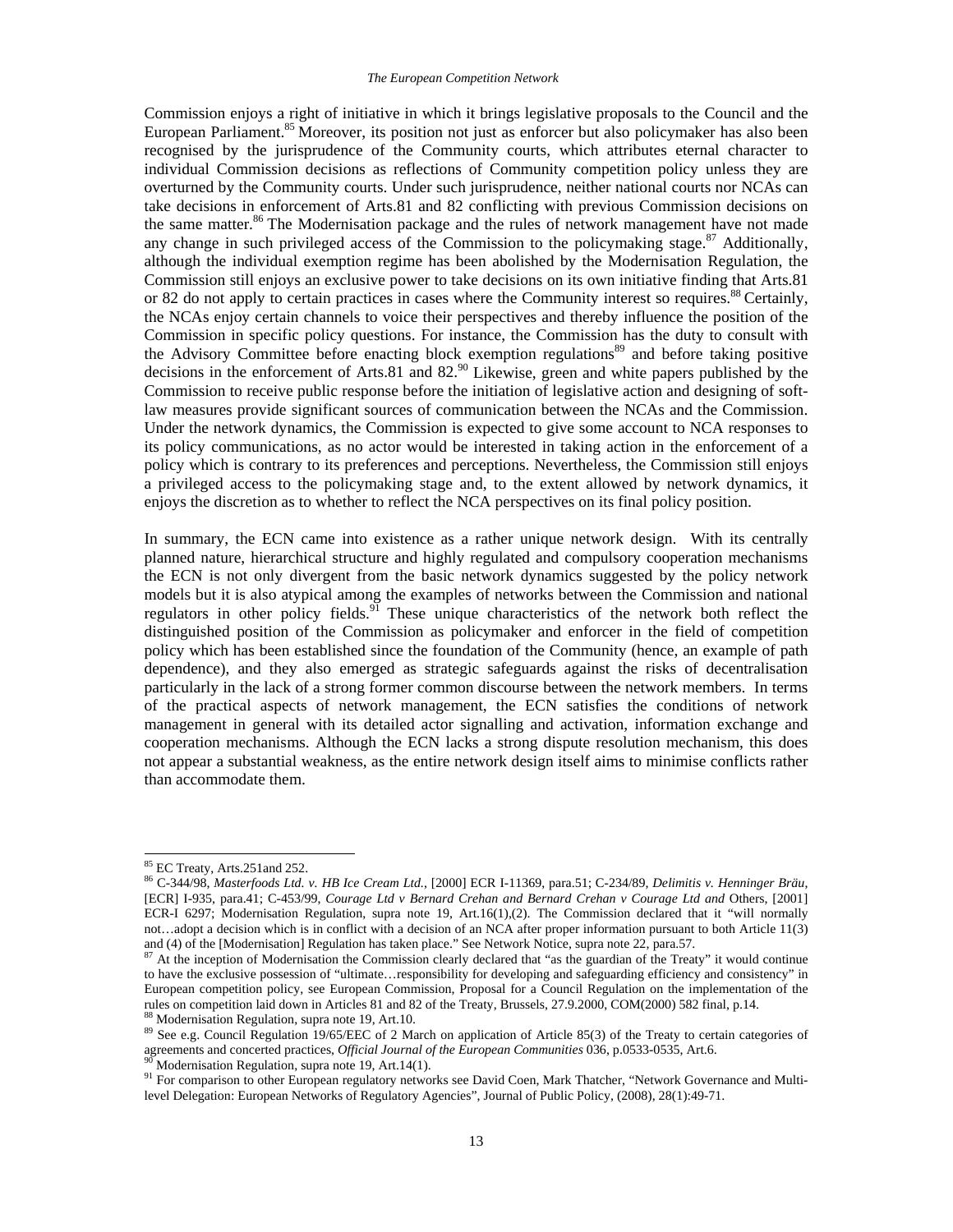# **The European Competition Network: Initial Experiences of Network Management and Policy Enforcement**

At the time of inception of the ECN, the general perception regarding its future functioning was largely sceptical. The choice of formalism in the design of management mechanisms was a natural precaution against the risk of inconsistent policy enforcement in the lack of a formal tradition of cooperation between the network members. However, in order to function effectively networks should enshrine a delicate balance between formalism and flexibility whereby management of the network would be adaptable to newly arising circumstances without jeopardising the established management mechanisms and consistency of policy enforcement.<sup>92</sup> In the framework of the ECN, it was uncertain whether such balance was struck accurately and only the functioning of the network in practice would provide the necessary evidence as to whether, under such formalised management mechanisms, the network would still be able to show the necessary responsiveness to the policy problems it would face. Secondly, the ECN was a peculiar network in terms of its hierarchical structure and the predetermined managerial position attributed to the Commission. In any network mutual trust is the most essential element for the emergence and preservation of a cooperative style of relationship between network members. Under the hierarchical structure of the ECN, it was uncertain whether the NCAs would build that kind of trust and solidarity in their relations with the Commission, and whether in particular the well-established NCAs would agree to play a subordinate role to that of the Commission in the enforcement and design of EC competition policy.<sup>93</sup> Thirdly, effective functioning of a network would require a certain degree of harmony in the resources, powers, experiences and independence that network members enjoy. It was doubtful whether such harmony existed between the NCAs, particularly in the lack of harmonisation of national procedural standards.<sup>94</sup> In terms of resources and independence, NCAs of the Eastern European states were a particular matter for concern, as management of a liberal market economy and consequently competition enforcement was a considerably novel phenomenon in those states.<sup>95</sup> Accordingly, some authors argued that the ECN would follow a model of varied speed, where more resourceful and experienced NCAs would position themselves at the centre with continuous contacts with the Commission and privileged access to the policymaking stage leaving behind the less powerful NCAs which would form the periphery of the network.96 Based on the data of intra-Community trade turnover, the number of multi-national companies incorporated in the Member States, and the geographic markets targeted in previous Commission decisions, it was predicted that the German, French, UK, Italian and Dutch authorities would be the most active members of the network.<sup>97</sup> Finally, lack of a strong dispute resolution mechanism particularly in conflicts of case reallocation was a matter of concern, and it was predicted that the NCAs would wrangle to assume jurisdiction for parochial reasons in cases with political dimension.<sup>98</sup>

The ECN has been functioning practically for the last five years (since 2004). Therefore experiences with its management are still extremely limited. However, the initial experiences with competition

<sup>92</sup> Imelda Maher, "Networking Competition Authorities in the European Union: Diversity and Change", in Ehlermann, Atanasiu (Eds.), supra note 49, 223-236, p.224.

<sup>93</sup> Suzanne Kingston, "A 'New Division of Responsibilities' in the Proposed Regulation to Modernise the Rules Implementing Articles 81 and 82 EC? A Warning Call", European Competition Law Review, (2001), 22(8):340-50, p.344; Ulf Böge, "The Commission's Position within the Network: The Perspective of the NCAs", in Ehlermann, Anatasiu (Eds.), supra note 49, 247-54, p.251.

<sup>&</sup>lt;sup>94</sup> Gauer, Jenny, both at supra note 61.

<sup>95</sup> Riley, supra note 64, p.660.

<sup>96</sup> Wilks, supra note 49, p.133.

<sup>&</sup>lt;sup>97</sup> Stephen Wilks, "Agency Escape: Decentralization or Dominance of the European Commission in the Modernization of Competition Policy?", Governance, (2005), 18(3):431-452, p.445; Michaela Drahos (2001), *Convergence of Competition Laws and Policies in the European Community*, Kluwer, the Hague, p.222.<br><sup>98</sup> Silke Brammer, "Concurrent Jurisdiction under Regulation 1/2003 and the Issue of Case Allocation", Common Market

Law Review, (2005), 42:1383-1424, p.1402. See also Imelda Maher, "The Rule of Law and Agency: The Case of Competition Policy", Chatham House, International Economics Programme, IEP Working Paper 06/01, p.13.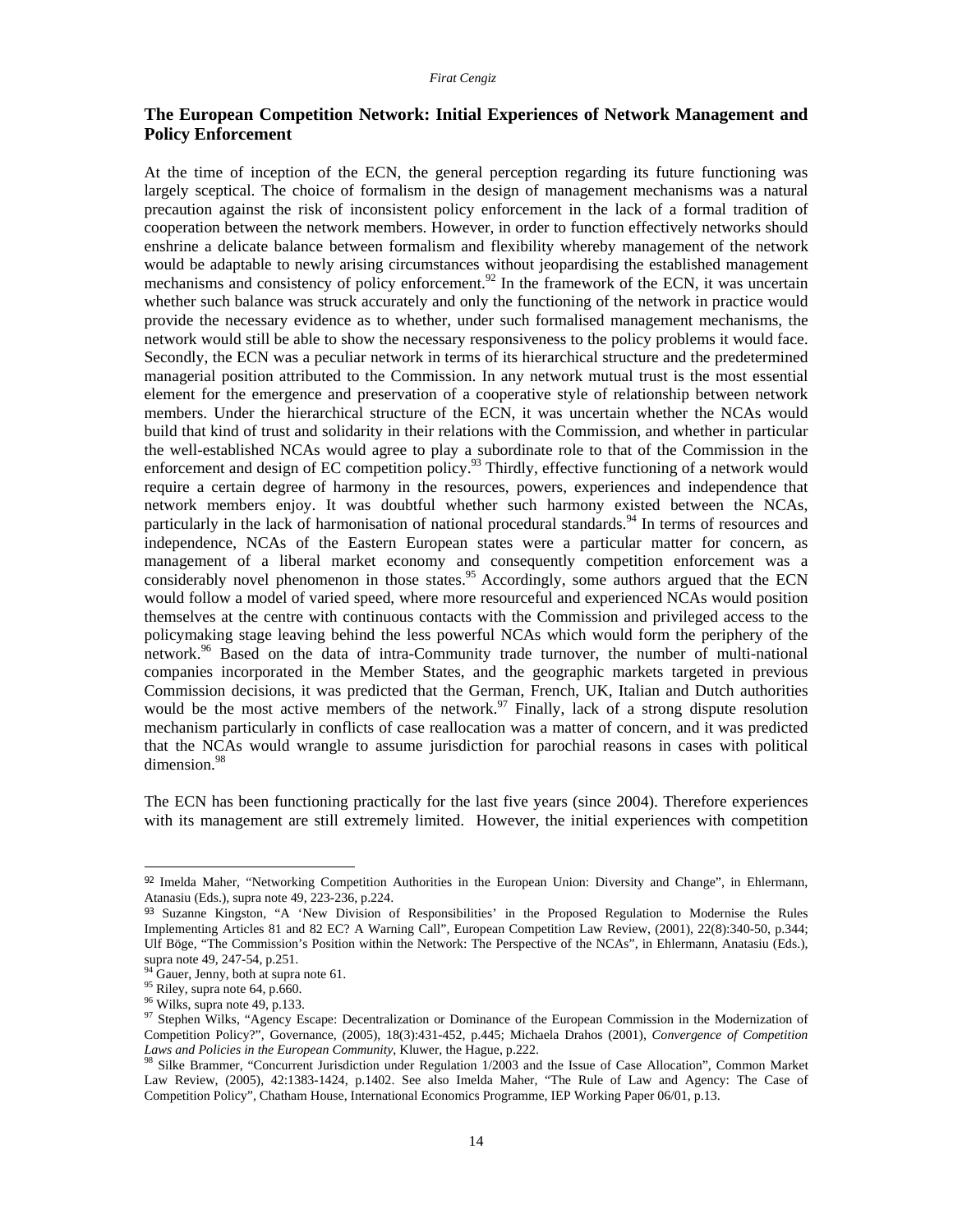policy enforcement through this network imply that at least for the time being none of the abovementioned sceptical hypotheses have been realised.

As the data presented in Table I show, NCAs assumed an activist role in enforcement right after the initiation of the decentralisation. The total number of official proceedings opened by the NCAs in enforcement of Arts.81 and 82 collectively far exceeds those of the Commission. In contrast, however, the number of positive decisions taken by the NCAs and communicated to the Commission each year is worryingly low. In 2004, NCAs managed to close only 16% of the investigations they opened with a final positive decision. Between the years 2004 and 2008 there has been a certain progress in the speed of the NCA investigations under Community law, with investigations closed with positive decisions reaching to 51.4% of the total investigations opened in 2007. Nevertheless, the empirical data show that unclosed investigations are building up a backlog in the dockets of the NCAs. Overall, during the last four years, network members collectively managed to close less than 40% of the investigations they opened.

|                                                                 | 2004       | 2005  | 2006  | 2007       | 2008      |
|-----------------------------------------------------------------|------------|-------|-------|------------|-----------|
| <b>Commission</b><br><b>Investigations</b>                      | <b>101</b> | 22    | 21    | 10         | <b>10</b> |
| <b>NCA Investigations</b>                                       | <b>200</b> | 181   | 144   | <b>140</b> | 149       |
| <b>NCA</b><br><b>Envisaged</b><br><b>Decisions</b>              | 32         | 76    | 64    | 72         | 60        |
| of<br>Percentage<br><b>Investigations Closed</b><br>by the NCAs | 16%        | 41.9% | 44.4% | 51.4%      | 40.2%     |

## **Table I: Aggregate Number of Antitrust Investigations<sup>99</sup>**

The gap between the formal investigations opened and positive decisions taken can be explained by two rival hypotheses. The first is that decentralisation simply pushed the burden of enforcement facing the Commission under the centralised enforcement regime to the national level, and the NCAs are facing a problem of resources in handling such a burden. The second is that the practices targeted by the NCA investigations are actually benign activities which do not constitute breaches of Arts.81 and 82 under the current interpretation of these provisions by the Commission and Community courts, and therefore the NCAs closed most of the investigations they opened in the later phases without taking any positive decision. Unfortunately, there is not enough substantive data available regarding the NCA decisions which would prove which one of these two hypotheses is correct. However, both hypotheses imply the existence of some systemic problems with the practical operation of the decentralised enforcement regime and functioning of the network. If the first hypothesis is true, that would cast serious doubt on the achievements of the entire Modernisation Project. It would simply mean that the scope of Community competition rules is too broad and neither the Commission nor the NCAs enjoy the resources required for effective enforcement of those rules. If this really is the case, redesigning the "trade between the Member States test" would have provided the necessary cure to the

<sup>99</sup> The data presented Table I are taken from the ECN's website and are available at http://ec.europa.eu/comm/competition/ecn/statistics.html (visited February 20, 2009).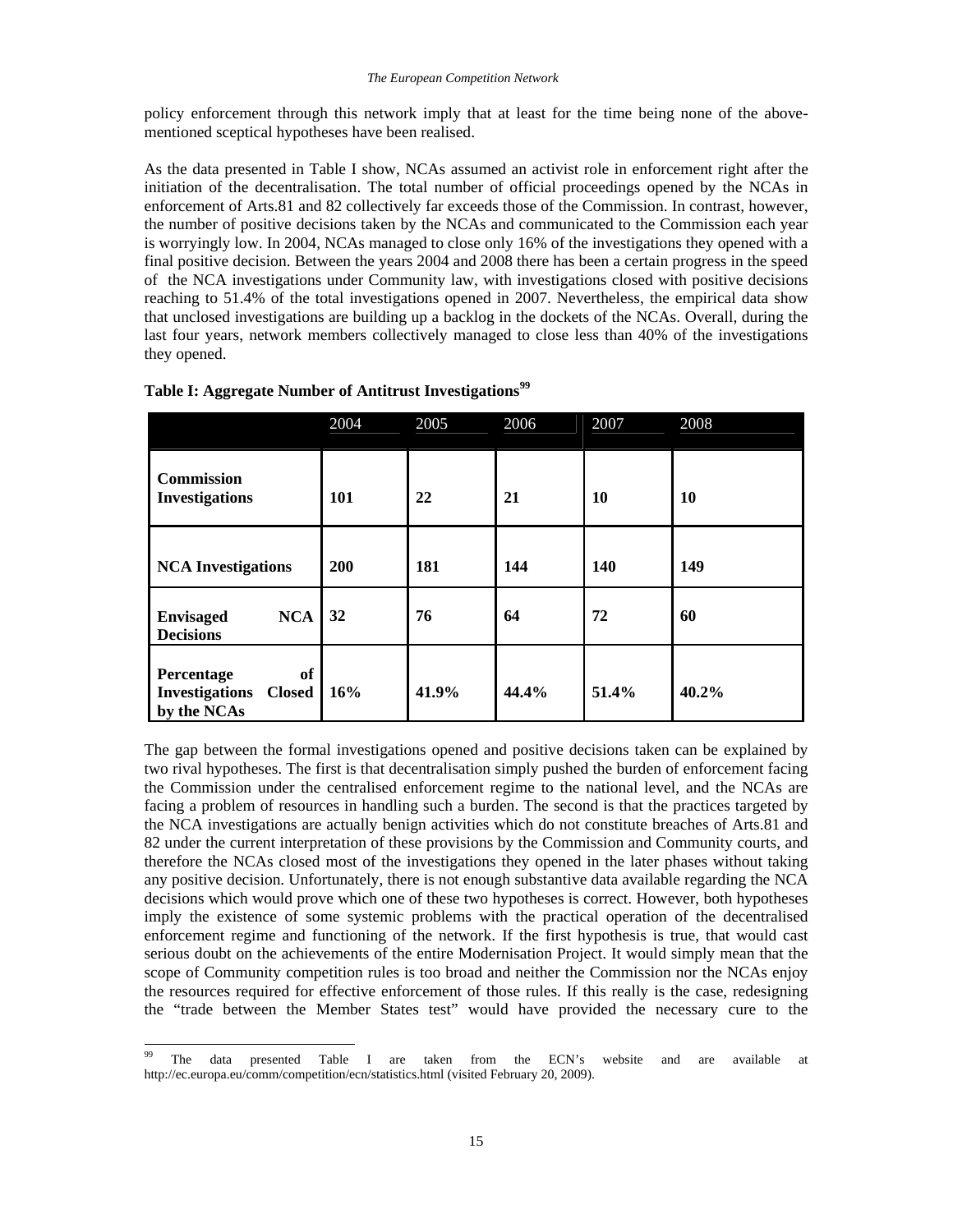enforcement problems the Commission was facing under the centralised enforcement regime without a comprehensive decentralisation program being necessary. If the second hypothesis is true, that would imply that the network members lack a sufficient understanding of the dynamics of EC competition rules. If this is the case, it can be argued that the network failed in invigorating a mutual education process between its members regarding the essential elements of the policy enforced by the network.

The predictions regarding the most-likely-to-be active members of the network have more or less been realised. (Detailed statistical data regarding the investigations of NCAs are presented in Table II below.) However, the list of the most active NCAs is still surprising in two respects. Firstly, the UK authorities have been less active than originally assumed by the antitrust community. Furthermore, the statistical data show that the UK authorities appear among the NCAs which are experiencing some serious efficiency problems, as they managed to close only 8 out of 45 investigations they opened over the last five years.100 Secondly, the Hungarian authority seems to have established itself as a strong enforcer of competition policy in Europe, and it plays the role of pace-setter among the competition authorities of the Eastern European states. There are also other indications that competition policy is building strong roots in this country. For instance, during the negotiation phase of the Lisbon Treaty, the Hungarian delegation played a key role in the revelation and – to a certain extent - prevention of the Sarkozian plan for relegating the constitutional status of competition policy in the Draft Treaty.<sup>101</sup>

| <b>Member State</b>    | Number of Investigations | Number of Envisaged Decisions |
|------------------------|--------------------------|-------------------------------|
|                        |                          |                               |
| <b>France</b>          | 162                      | 51                            |
| <b>Germany</b>         | 104                      | 42                            |
| <b>Hungary</b>         | 67                       | 15                            |
| <b>The Netherlands</b> | 62                       | 28                            |
| <b>Denmark</b>         | 53                       | 25                            |
| <b>Italy</b>           | 45                       | 32                            |
| <b>Spain</b>           | 45                       | 14                            |
| <b>United Kingdom</b>  | 45                       | 8                             |
| <b>Belgium</b>         | 32                       | 5                             |
| <b>Sweden</b>          | 28                       | 12                            |

|  | Table II: Investigations per NCA (as of February 20, 2009) <sup>102</sup> |  |  |
|--|---------------------------------------------------------------------------|--|--|
|  |                                                                           |  |  |

<sup>&</sup>lt;sup>100</sup> The reason might also be the more complex and demanding nature of violations targeted by the UK authorities compared to the other NCAs' investigations. There is not enough substantive data available at the moment to conduct a conclusive comparison between performances of different NCAs.

<sup>&</sup>lt;sup>101</sup> Initially the Draft Treaty made a specific reference to "free and undistorted competition" in its Preamble. The French delegation and particularly the French President Nicolas Sarkozy himself campaigned for the removal of this reference. In the end a compromise was reached on the incorporation of a specific Protocol on Competition to the Draft Treaty. (Protocol No 27 on the Internal Market and Competition attached to the Lisbon Draft Treaty, 09.05.2008 OJ C115/309). See BBC News, 22.June.2007, *Competition Policy to Remain in Place*, at http://news.bbc.co.uk/1/hi/business/6231684.stm (visited February 20, 2009).

<sup>&</sup>lt;sup>102</sup> The data presented in Table II are taken from the ECN's website the address of which is given in supra note 99.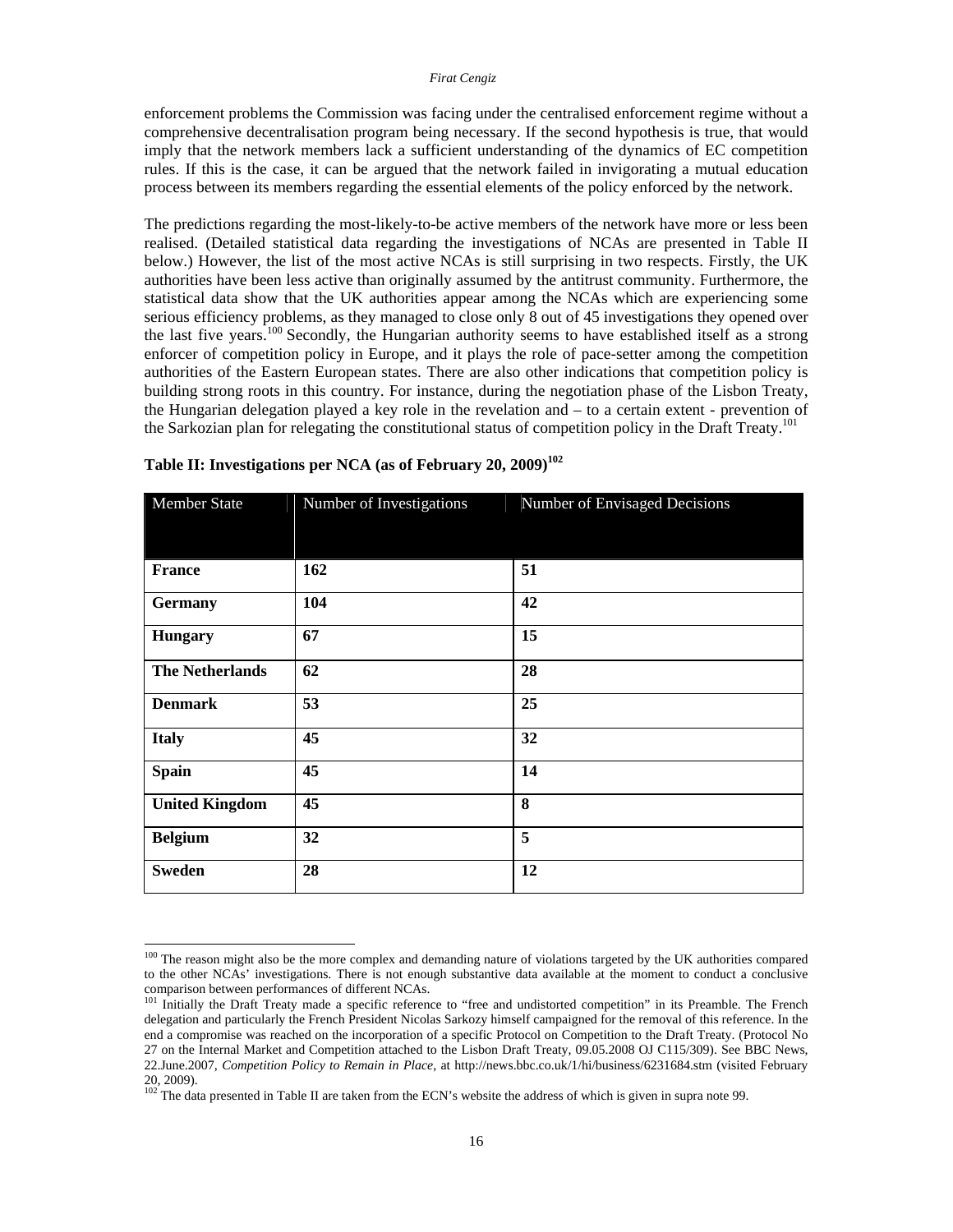| Portugal              | 25                      | $\overline{7}$          |
|-----------------------|-------------------------|-------------------------|
| <b>Greece</b>         | 24                      | 17                      |
| Poland                | 20                      | $\overline{\mathbf{8}}$ |
| <b>Austria</b>        | 19                      | 6                       |
| <b>Finland</b>        | 16                      | 8                       |
| <b>Czech Republic</b> | 12                      | 6                       |
| <b>Slovenia</b>       | 12                      | 5                       |
| <b>Ireland</b>        | 10                      | $\mathbf{1}$            |
| <b>Slovakia</b>       | $\overline{9}$          | $\overline{7}$          |
| <b>Bulgaria</b>       | $\boldsymbol{9}$        | $\overline{\mathbf{4}}$ |
| Lithuania             | $\overline{7}$          | $\overline{\mathbf{3}}$ |
| <b>Estonia</b>        | $\overline{7}$          | $\overline{2}$          |
| Latvia                | 5                       | $\overline{2}$          |
| Romania               | $\overline{\mathbf{3}}$ | $\blacksquare$          |
| <b>Cyprus</b>         | $\mathbf{1}$            | $\blacksquare$          |
| Luxemburg             | $\overline{\mathbf{1}}$ | $\blacksquare$          |
| <b>Malta</b>          | $\mathbf{1}$            | $\blacksquare$          |

**Table II** (continued)

 $\overline{a}$ 

Overall however, there is no data proving that the network has actually followed a varied speed model, as despite the variance of activism in enforcement, network members played more or less equally influential roles in the activities of policy learning and design, which will be discussed below.

Most interestingly from the perspective of network management, the Commission has not yet utilised its power of relieving the NCAs from their authority of investigation. As a result, it can be argued that the communication channels between the NCAs and the Commission have been working effectively, and contrary to the original predictions, the hierarchical network structure has not prevented the emergence of mutual trust and cooperation between the Commission and the NCAs and has not resulted in a revolt at the national level where the NCAs protested against the managerial position of the Commission by disobeying the network rules. However, there are some logistical problems in terms of communication between the Commission and the NCAs. Currently, the practice of the ECN Unit of the Commission is to review all envisaged NCA decisions communicated to the Commission. Officials of the Unit are discontented with the resources required by such revision given the large number of decisions communicated, and they are anxious that the revision of NCA decisions would replace the individual exemption notifications in terms of the resources required.<sup>103</sup>

<sup>&</sup>lt;sup>103</sup> Comments by DG Comp's ECN Unit Official at the FIDE Congress 2008, May 30, 2008, Linz.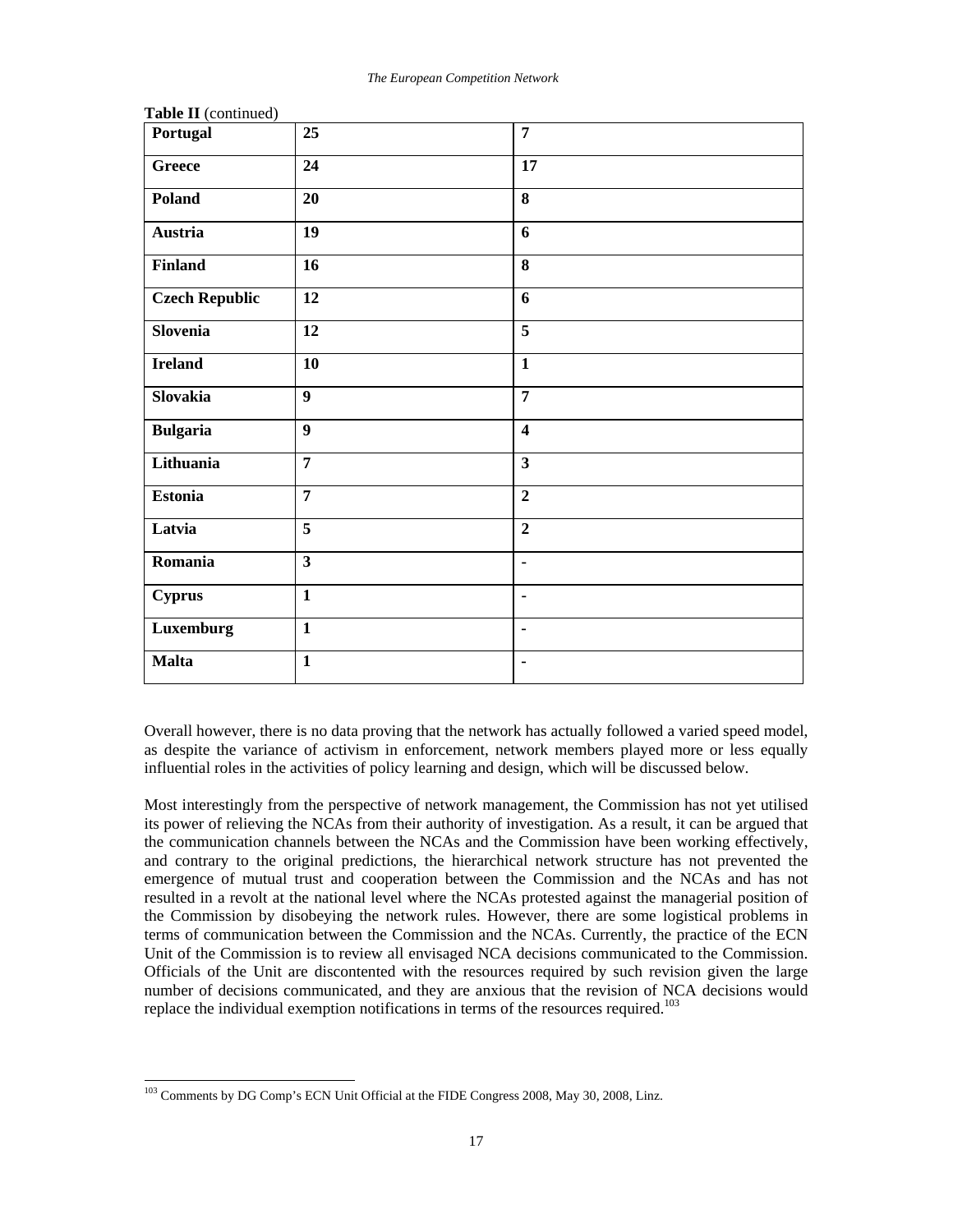Again contrary to what was presumed at the inception of the ECN, there has not been any instance of conflict between the network members about case allocation during the last four years. There have been a few instances in which cases were collectively reallocated by the NCAs to the Commission.<sup>104</sup> In those cases, it was the NCAs and not the Commission who initiated the case reallocation process. In other words, the work allocation regime has been functioning effectively, and the dynamics of the regime are fully understood and respected by the network members, and also presumably by the complainants who were successful in targeting the well placed competition authorities under the ECN's work allocation regime.

In terms of cooperation and the coordination of investigations, the network has produced only inconclusive results so far. Cooperation in enforcement seems to continue to take place on a vertical dimension with NCAs providing technical assistance to the Commission in its enforcement efforts, and consulting with the Commission officials regarding the problems they face in enforcement of Community competition rules. Instances of cooperation in which the NCAs jointly investigated the same violation or provided each other with evidence have been extremely rare.<sup>105</sup> In other words, horizontal cooperation within the network has not yet reached the desired level. Lack of horizontal cooperation in the ECN can be explained by two different hypotheses. The first is that the network has not been operational in stimulating stable and continuous trust-based cooperation between the NCAs. The second is that the NCAs are mainly handling cases with national and local impact only and labelling the violations which had previously been dealt with under national law as "Community cases" given that now they have a positive duty of enforcement of Community competition rules. Therefore, they simply do not require the assistance of other NCAs in the investigations they conduct. Since the national officials have been in constant communication in terms of policy-learning and design in multiple forums, the second hypothesis appears more realistic. This hypothesis could also explain the backlog of investigations at the national level. If this really is the case, then immediate revision of the work division between the Community and national laws and the redesigning of the scope of "trade between the Member States" test appear crucial for the effective enforcement of competition policy in Europe.

Another interesting fact from the perspective of network management is the choice for informality in communication by both the Commission and national officials. Instead of utilising the formal channels of communication designed by the rules of the network, actors prefer to utilise informal channels, such as e-mails and phone calls, as informal communication is less costly and less time consuming.<sup>106</sup> Moreover, the written responses of the Commission to the envisaged NCA decisions and any other communication between the members are not open to the parties under investigation.<sup>107</sup> Such informality renders the network extremely opaque. It raises certain problems of accountability as under such opacity it becomes extremely difficult to observe the relative roles played by network members and their contributions to the investigations and the final decisions. Additionally, the block of access of the parties under investigation to Commission communications jeopardises the due process standards particularly in those Member States where the NCA taking the final decision has judicial characteristics.<sup>108</sup>

The ECN was designed largely as an enforcement network and under the original rules of network management, the NCAs were only granted limited access to the policymaking stage. Surprisingly, however, during the last five years the ECN served also as a forum for policy discussions, and its most

<sup>&</sup>lt;sup>104</sup> See e.g. Commission Press Release, Memo/05/63, 24 February 2005 for the referral of a case in the flat glass sector collectively by several NCAs to the Commission.

<sup>&</sup>lt;sup>105</sup> Only the Danish, Spanish and UK authorities have collected information on behalf of and communicated information to other NCAs. See Heribert Franz Koeck, Margit Maria Karollus (Eds., 2008), *The Modernisation of European Competition Law: Initial Experiences with Regulation 1/2003* (hereinafter "FIDE 2008 Report"), FIDE XXIII Congress Linz 2008, Congress Publications Vol.2, Vienna, pp.50, 303.<br><sup>106</sup> See individual national reports in FIDE 2008 Report, *id*.

<sup>&</sup>lt;sup>107</sup> Eric Gippini-Fournier, Institutional Report, in FIDE 2008 Report, *id.*, p.446.<br><sup>108</sup> For the Irish Experience see FIDE 2008 Report, *id.*, p.177.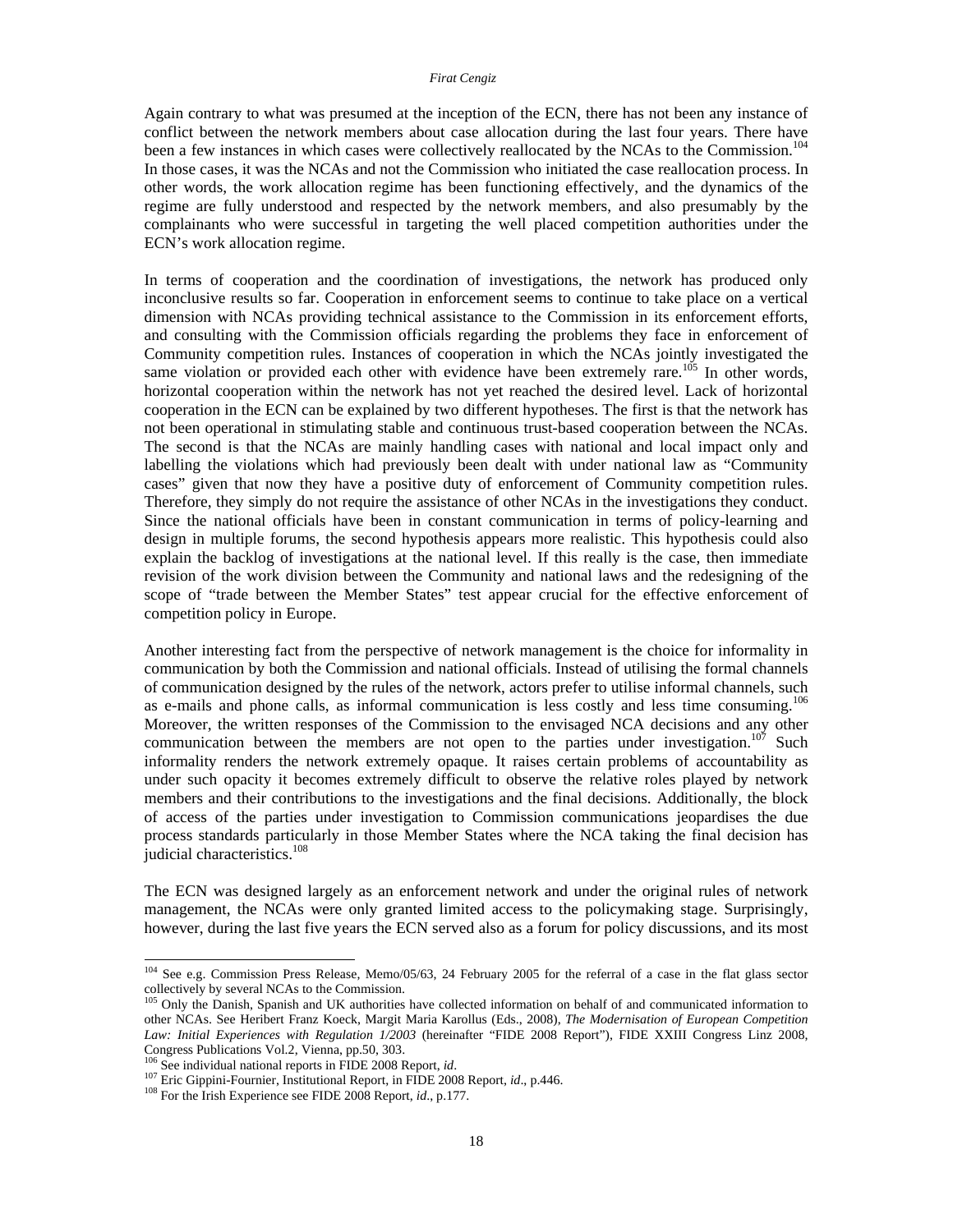remarkable achievements have taken place not in policy enforcement, but in policy design and learning. Firstly, after the inception of the ECN, the process of voluntary harmonization of national procedural rules under the Community model has been accelerated. In the vast majority of the Member States the investigative powers of the NCAs have been aligned with those of the Commission and the individual exemption regimes under national laws have been abolished.<sup>109</sup> Secondly, national officials have been in constant communication with each other for policy discussion in multiple forums. The Director General of DG Comp of the Commission and the heads of the NCAs come together in annual Director General Meetings. These Meetings have been particularly operational in the review of the European doctrine and practice regarding the abuse of dominance.<sup>110</sup> Apart from communications at the managerial level, the national and Community officials meet in the ECN Plenary Meetings, six Working Groups dealing with specific policy issues, and 13 sectoral sub-groups dedicated to the discussion of competition issues in specific markets.<sup>111</sup> The most remarkable achievement of these forums has been the harmonisation of national and Community leniency programmes. At the inception of the Modernisation, disparities between the national procedural standards cast doubts on the effective enforcement of competition policy. Lack of a harmonised European-wide leniency regime was a matter of particular concern, as in the lack of it applicants had to approach all NCAs operating a national leniency programme, and in the end the strictest standards prevailed because the applicants came forward only if they could comply with the standards of the strictest programme.<sup>112</sup> Since the creation of the ECN, there has been a rapid increase in the number of the NCAs operating a leniency programme.113 Additionally, in 2006 an ECN Model Leniency Programme was introduced. This Programme was based on discussions and the exchange of experiences that have taken place in the ECN Plenary and the ECN Working Group of Leniency.<sup>114</sup> The model reflects the former positive experiences of the Commission and the NCAs and it brings together particular elements of previous national and Community leniency regimes which have produced success. For instance, the marker system, which protects the leniency applicants place in the queue for the period in which the applicant gathers the actual information necessary for formal application, was introduced to the Model due to the previous positive experiences of some NCAs.<sup>115</sup> Both the Community and national leniency programmes have recently been revised and aligned with the ECN Model.<sup>116</sup>

As a result, initial experiences with the management of the ECN have been largely positive. Overall, the ECN functioned in a less fluctuating and more stable manner than originally presumed by academia and has produced consistent outcomes both in terms of policymaking and enforcement. However, despite such positive experiences, there seem to be some systemic problems as well. Particularly, the backlog of investigations at the national level, the unsatisfactory level of horizontal cooperation and the essential opacity in the communication mechanisms cast certain doubts on the achievements of the network. Additionally, the network has been functioning only for a limited time, and initial experiences are not sufficient to come to a solid conclusion regarding the success of network management. Most substantially, the ECN has not yet faced a crisis. Mutual trust and solidarity between the network members and their commitment to cooperation have not yet been tested by an experience involving significant connections to national political forces and national economies. Effective network management, above all, means effective crisis management and in particular the craftsmanship of a network manager appears in its success in initiating interaction and organising

 $109$  See individual national reports in FIDE 2008 Report, id.

<sup>&</sup>lt;sup>110</sup> European Commission, Report on Competition Policy 2005 (Published in conjunction with the *General Report on the Activities of the European Union-2005*) SEC(2006)761 final, para.201.

 $^{111}$  *Id.*, paras.202-206;<br><sup>112</sup> Celine Gauer, Maria Jaspers, "Designing a European Solution for a 'One Stop Leniency Shop'", European Competition law Review, (2006), 27(12):685-92, p.686.

<sup>&</sup>lt;sup>113</sup> See the list of NCAs operating a leniency programme at:

http://ec.europa.eu/comm/competition/antitrust/legislation/authorities\_with\_leniency\_programme.pdf (visited February 20, 2008).<br><sup>114</sup> Gippini-Fournier, supra note 107, p.403.

<sup>&</sup>lt;sup>115</sup> Gauer, Jaspers, supra note 112, p.691.<br><sup>116</sup> See individual national reports in FIDE 2008 Report, supra note 105.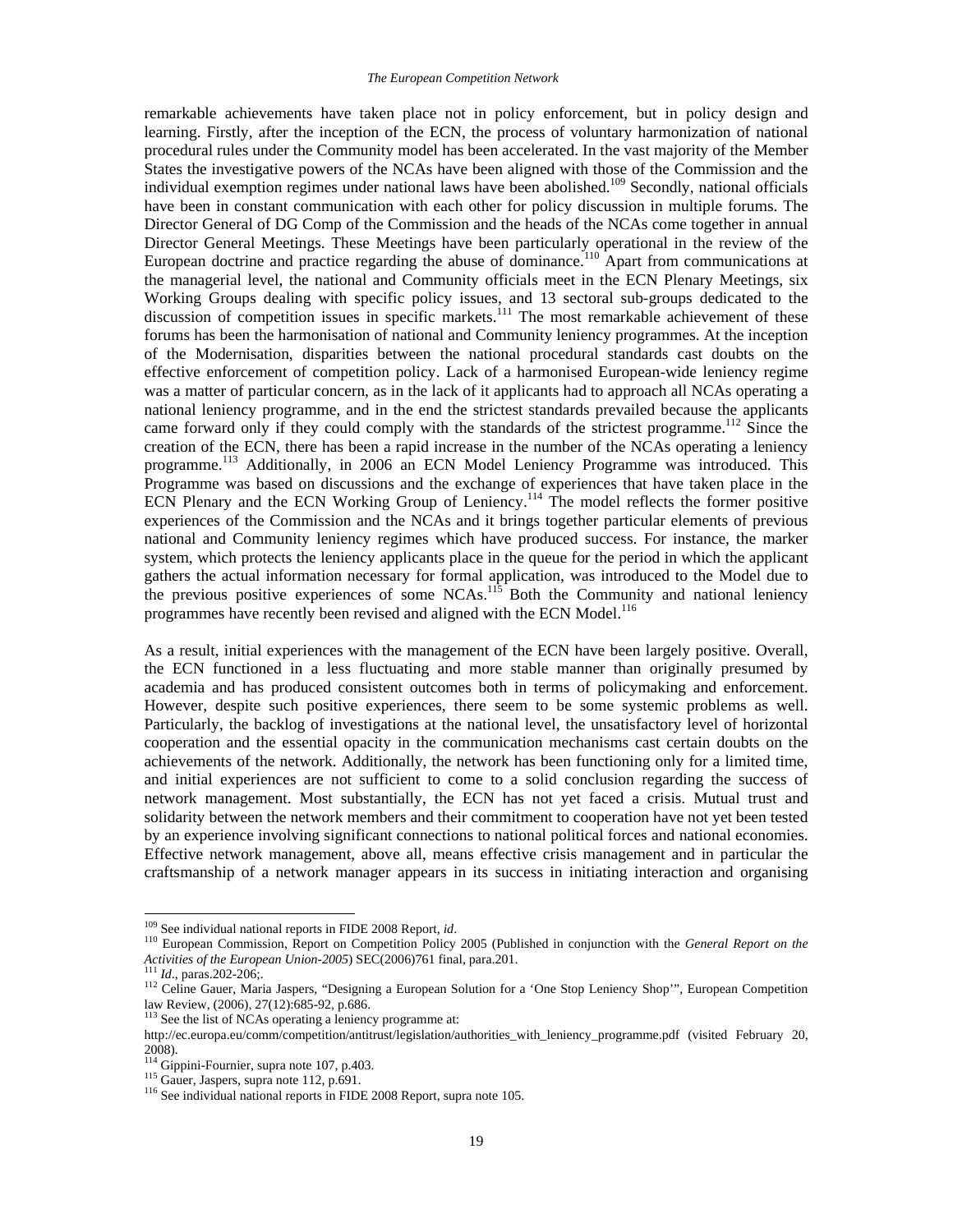mediation between the network members at times when those members pursue divergent ends and interests in a specific policy matter..117 Therefore, in order to confidently comment on the success of network management in European competition policy and the capabilities of the Commission as a network manager, above all, it needs to be seen how the network would handle such a crisis. Nevertheless, there are reasons to doubt whether such a crisis would emerge under the framework of the ECN, as after all, with its hierarchical structure and predetermined formalised cooperation mechanisms, this network is strategically designed to prevent conflict not to mediate it.

### **Conclusions**

Competition policy enjoys a special constitutional status in the EC and it played a significant role in the integration of national markets particularly during the foundation period of the European Single Market. The centralised enforcement regime under Regulation 17/62 and the paramount position of the Commission both as a policymaker and enforcer stemmed from the political motivation to establish a strong and uniform competition policy in the light of the economic integration objective.

Decentralisation of the enforcement of EC competition policy was a cultural revolution in many respects and it took place as a response to transformations taking place just before the millennium both in the field of EC governance in general and in the field of competition policy. The ECN came into existence as a part of the Modernisation Programme in order to protect the consistency of policy and to regulate relations between the competition authorities of Europe in the era of decentralisation. With its centrally planned nature, hierarchical structure and juridified and compulsory management mechanisms, the ECN did not reflect the network dynamics suggested by the political science literature and it was rather atypical among the European regulatory networks. In one sentence, the network was designed to prevent conflicts rather than to accommodate diversity and to produce policy outcomes based on consensus. Therefore, at the time of its inception, predictions regarding the future functioning of the ECN were largely sceptical.

The ECN is now about to complete its fifth year in operation. Initial experiences with the management of and policy enforcement through this network suggest that none of those sceptical predictions have actually been realised. The NCAs have shown a great enthusiasm for policy enforcement right from the outset; there has not been any significant example of dispute between the members; the work allocation regime has functioned effectively; and perhaps most importantly, the Commission has not yet utilised its prerogative of obliging the NCAs to close their investigations by opening its own proceedings. Likewise, although having been planned as an enforcement network originally, the ECN has also been operational in invigorating policy discussions and policy learning between its members with visible effects on the design of the EC competition policy.

Despite such positive outcomes in general, nevertheless, there is certain evidence of weaknesses in the management of the ECN and consequently in policy enforcement through this network. First of all, empirical evidence shows that NCAs are experiencing some efficiency problems in the investigations under EC competition law. It should be further investigated whether the NCAs are simply facing serious resource scarcities or whether the jurisdictional scope of EC competition rules proves overbroad under the current interpretation of the "trade between the Member States" test. Secondly, the level of practical cooperation between the NCAs in individual investigations has not reached a satisfactory level. Again, it should be investigated whether such a low level of practical cooperation stems from the application of EC competition rules strictly to national markets or the network management mechanisms as they stand and perhaps even the national procedural rules prove too rigid to allow effective interagency cooperation. Last but not the least, there is a certain tendency of opacity in network management which causes accountability and due process problems particularly given that

 $\overline{a}$  $117$  Kickert (et. al.), supra note 40, p.172.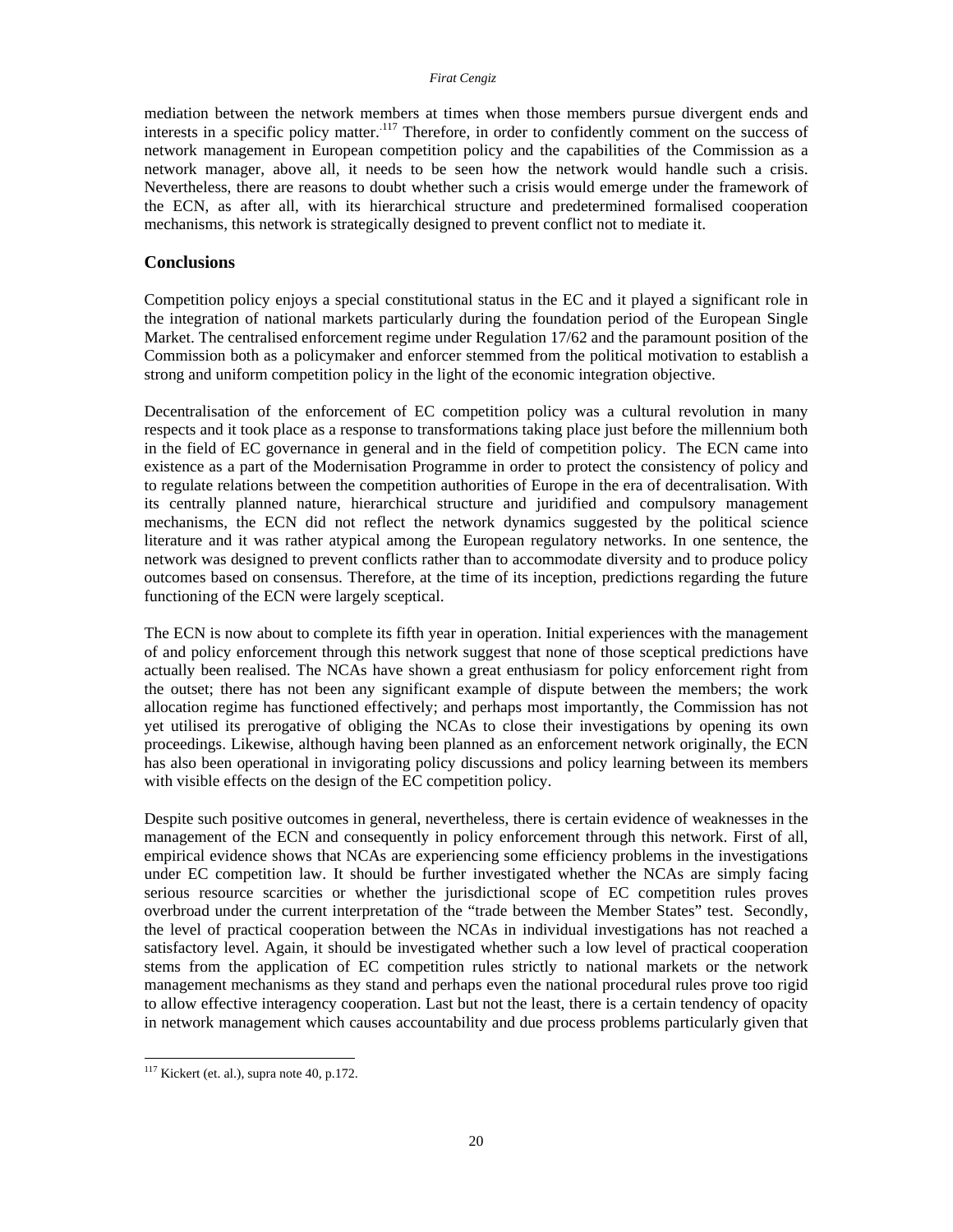#### *The European Competition Network*

as a network entrusted with the task of enforcing competition policy, decisions taken within the ECN significantly affect the consumer, and eventually citizen welfare. These weaknesses should be acknowledged and addressed in order to strengthen the effectiveness of network management and consequently, policy enforcement. Ultimately, the greatest responsibility in the investigation of the causes of these systemic problems and in the design of the strategies to overcome these problems will fall to the network manager, the European Commission. As the Commission is due to present a report to the European Parliament and the Council regarding the initial experiences with the decentralised enforcement regime, it appears to be a particularly good time to open these issues to discussion and to look for the solutions.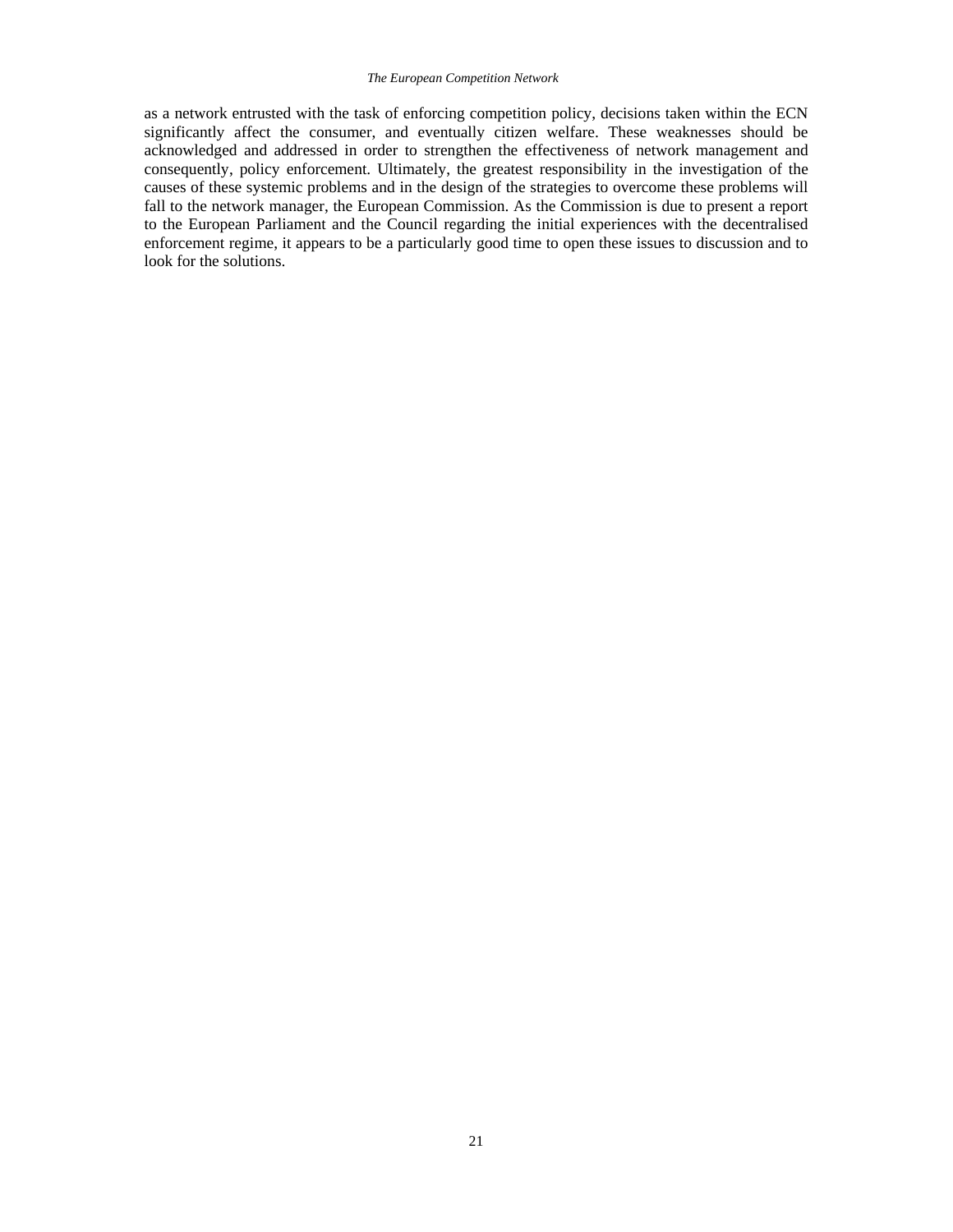## **Bibliography**

BOGE, Ulf, "The Commission's Position within the Network: The Perspective of the NCAs", in Claus Dieter Ehlermann, Isabela Atanasiu (Eds., 2004), *European Competition Law Annual 2002: Constructing the EU Network of Competition Authorities*, Hart Publishing, Oxford

BOGE, Ulf, "The Discussion on the Modernisation of EC Antitrust Policy: An Update from the Bundeskartellamt's View", in Claus Dieter Ehlermann, Isabela Atanasiu (Eds., 2004), *European Competition Law Annual 2002: Constructing the EU Network of Competition Authorities*, Hart Publishing, Oxford

BORZEL, Tanja A., "Organizing Babylon-On the Different Conceptions of Policy Networks", Public Administration, (1998), 76:253-273

BOURGEOIS, Jacques H. J., "Decentralised Enforcement of EC Competition Rules by National Authorities: Some Remarks on Consistency, Coherence and Forum Shopping", in Claus Dieter Ehlermann, Isabela Atanasiu (Eds., 2004), *European Competition Law Annual 2002: Constructing the EU Network of Competition Authorities*, Hart Publishing, Oxford

BRAMMER, Silke, "Concurrent Jurisdiction under Regulation 1/2003 and the Issue of Case Allocation", Common Market Law Review, (2005), 42:1383-1424

CENGIZ, Firat, "Antitrust Federalism in Comparison: Multi-level Enforcement of Competition Policy in the US and the EC", PhD Thesis submitted to the Faculty of Social Sciences of the University of East Anglia, Norwich, UK, August 2008

CENGIZ, Firat, "Management of Networks between the Competition Authorities in the EC and the US: Different Polities, Different Designs", European Competition Journal, (2007), 3(2):413-436

CINI, Michelle, "Administrative Culture in the European Commission: The Cases of Competition and Environment", in Neill Nugent (Ed., 1997), *At the Heart of the Union: Studies of the European Commission*, Macmillan, London

COEN, David, THATCHER, Mark, "Network Governance and Multi-level Delegation: European Networks of Regulatory Agencies", Journal of Public Policy, (2008), 28(1):49-71

CSERES, Katalin, "Multi-jurisdictional Competition Law Enforcement: The Interface between European Competition Law and the Competition Laws of the Member States", European Competition Journal, (2007), 3(2):465-502

DRAHOS, Michaela (2001), "Convergence of Competition Laws and Policies in the European Community", Kluwer, the Hague

EBERLEIN, Burkard, GRANDE, Edgar, "Beyond Delegation: Transnational Regulatory Regimes and the EU Regulatory State", Journal of European Public Policy, (2005), 12(1): 89-112

EHLERMANN, Claus Dieter, "Implementation of EC Competition Law by National Anti-Trust Authorities", European Competition Law Review, (1996), 17(2):88-95

EHLERMANN, Claus Dieter, "The Modernization of EC Antitrust Policy: A Legal and Cultural Revolution", Common Market Law Review, (2000), 37:537-590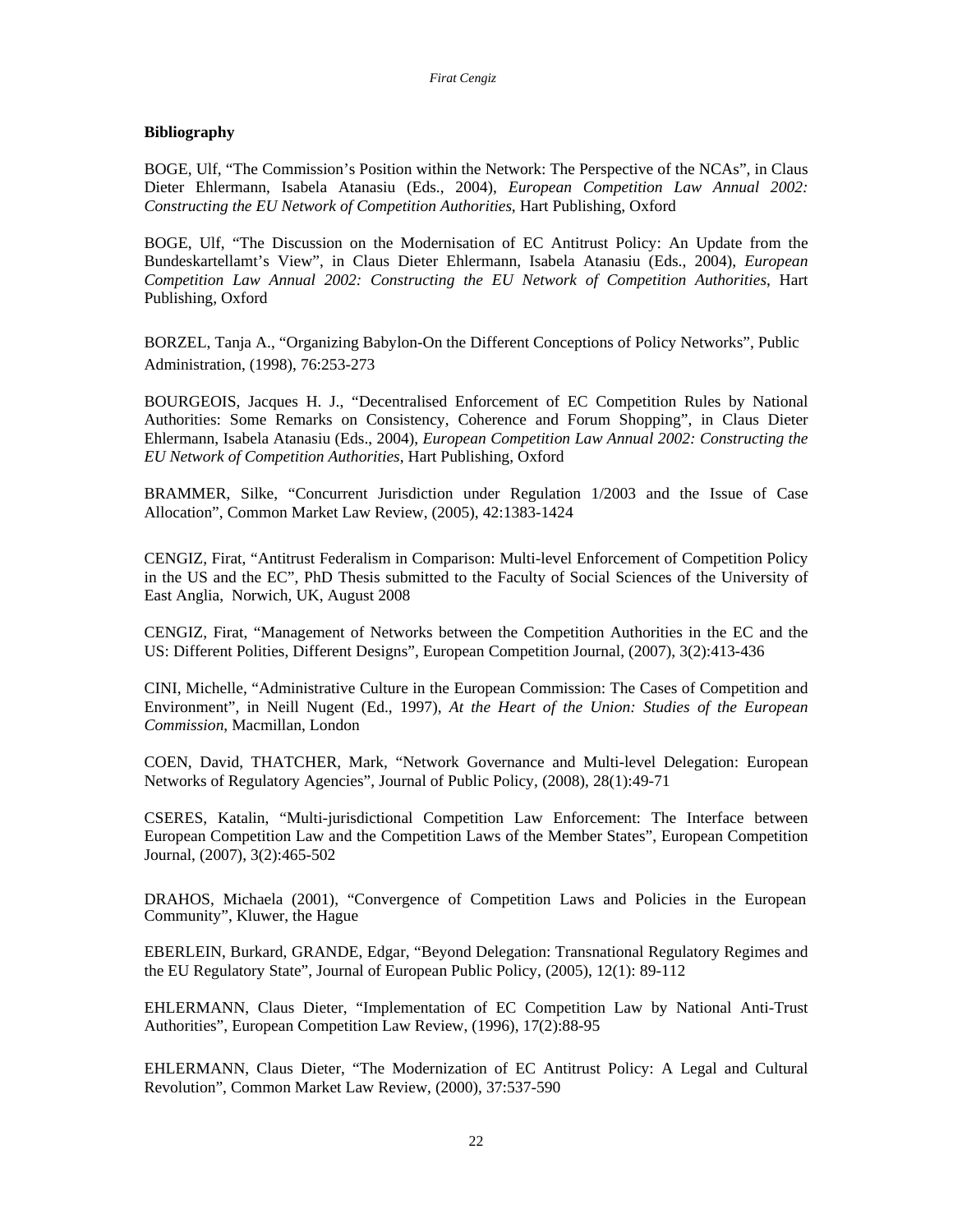EHLERMANN, Claus Dieter, ATANASIU, Isabela (Eds., 2001), *European Competition Law Annual 2000: The Modernisation of EC Antitrust Policy*, Hart Publishing, Oxford

EUROPEAN COMMISSION, DG Competition Discussion Paper on the Application of Art.82 of the Treaty to Exclusionary Abuses, Brussels, December 2005

EUROPEAN COMMISSION, European Governance: A White Paper, COM(2001) 428 final, Brussels 25.7.2001

EUROPEAN COMMISSION, Green Paper on Damages Actions for Breach of the EC Antitrust Rules, Brussels, 19.12.2005, COM(2005) 672 final

EUROPEAN COMMISSION, Green Paper on Vertical Restraints in EC Competition Policy, COM (96) 721 final, 22 January 1997

EUROPEAN COMMISSION, Guidance on the Commission's Enforcement Priorities in Applying Article 82 EC Treaty to Abusive Exclusionary Conduct by Dominant Undertakings, Brussels, 3 December 2008, COM(2008)

EUROPEAN COMMISSION, Notice on Cooperation between National Competition Authorities and the Commission in handling cases falling within the scope of Articles 85 and 86 of the EC Treaty, OJ C 313, 15/10/1997, 3-11

EUROPEAN COMMISSION, Notice on Cooperation between National Courts and the Commission in applying Articles 85 and 86 of the EEC Treaty, OJ C 039, 13/02/1993, 6-11

EUROPEAN COMMISSION, Notice on cooperation within the Network of Competition Authorities, 2004 OJ C101/43

EUROPEAN COMMISSION, Proposal for a Council Regulation on the implementation of the rules on competition laid down in Articles 81 and 82 of the Treaty, Brussels, 27.9.2000, COM(2000) 582 final

EUROPEAN COMMISSION, Report on Competition Policy 2005 (Published in conjunction with the *General Report on the Activities of the European Union-2005*) SEC(2006)761 final

EUROPEAN COMMISSION, White Paper on Damages Actions for Breach of the EC Antitrust Rules, Brussels, 2.4.2008, COM(2008) 165 final

EUROPEAN COMMISSION, White Paper on Modernisation of the Rules Implementing Articles 85 and 86 of the EC Treaty, 1999 OJ C 132/1

EUROPEAN COMMISSION, White Paper on Reform of Regulation 17, Summary of the Observations, 29 February 2000

FAULL, Jonathan, "Effect on Trade between Member States and Community: Member State Jurisdiction", 1989 Fordham Corp. L. Inst. 000 (B. Hawk Ed. 1990)

GAUER, Celine, "Does the Effectiveness of the EU Network of Competition Authorities Require a Certain Degree of Harmonisation of National Procedures and Sanctions?", in Claus Dieter Ehlermann, Isabela Atanasiu (Eds., 2004), *European Competition Law Annual 2002: Constructing the EU Network of Competition Authorities*, Hart Publishing, Oxford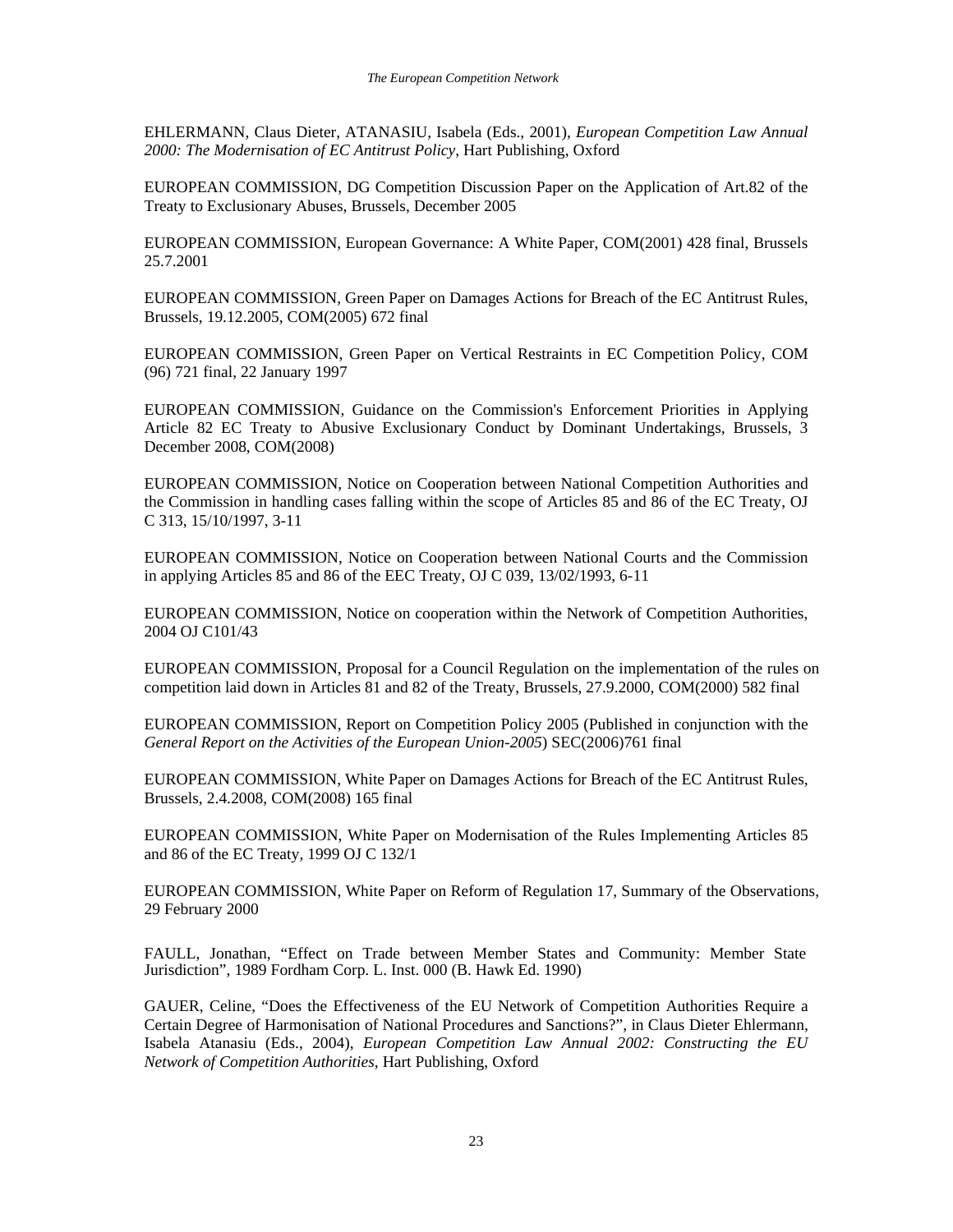GAUER, Celine, JASPERS, Maria, "Designing a European Solution for a 'One Stop Leniency Shop'", European Competition law Review, (2006), 27(12):685-92

GERBER, David J., (2003), *Law and Competition in Twentieth Century Europe: Protecting Prometheus*, Oxford University Press, Oxford

GERBER, David J., "Modernising Competition Law: A Developmental Perspective", European Competition Law Review, (2001), 22(4):122-130

GERBER, David J., "The Evolution of a European Competition Law Network", in Claus Dieter Ehlermann, Isabela Atanasiu (Eds., 2004), *European Competition Law Annual 2002: Constructing the EU Network of Competition Authorities*, Hart Publishing, Oxford

GERBER, David J., "The Transformation of European Community Competition Law", 35 Harvard International Law Journal 97, (1994)

GIPPINI-FOURNIER, Eric, "Institutional Report", in Heribert Franz Koeack, Margit Maria Karollus (Eds., 2008), *The Modernisation of European Competition Law: Initial Experiences with Regulation 1/2003*, FIDE XXIII Congress Linz 2008, Congress Publications Vol.2, Vienna

GOYDER, D.G. (2003), *EC Competition Law*, Oxford University Press, Oxford HINDMOOR, Andrew, "The Importance of Being Trusted: Transaction Costs and Policy Network Theory", Public Administration, (1998), 76:25-43

JENNY, Frédéric, "Does the Effectiveness of the EU Network of Competition Authorities Depend on a Certain Degree of Homogeneity within its Membership?" in Claus Dieter Ehlermann, Isabela Atanasiu (Eds., 2004), *European Competition Law Annual 2002: Constructing the EU Network of Competition Authorities*, Hart Publishing, Oxford

 KENIS, Patrick, SCHNEIDER, Volker, "Policy Networks and Policy Analysis: Scrutinizing a New Analytical Toolbox", in Bernd Marin, Renate Maytz (Eds., 1991), *Policy Networks: Empirical Evidence and Theoretical Considerations*, Westview Press, Colorado

KICKERT, W.J.M., KLIJN, E-H., KOPPENJAN, J.F.M., "Introduction: A Management Perspective on Policy Networks", in W.J.M. Kickert, E-H. Klijn, J.F.M. Koppenjan (Eds., 1999), *Managing Complex Networks: Strategies for the Public Sector*, Sage, London

KICKERT, W.J.M., KLIJN, E-H., KOPPENJAN, J.F.M., "Managing Networks in the Public Sector: Findings and Reflections", in W.J.M. Kickert, E-H. Klijn, J.F.M. Koppenjan (Eds., 1999), *Managing Complex Networks: Strategies for the Public Sector*, Sage, London

KICKERT, Walter, "Complexity, Governance and Dynamics: Conceptual Explorations of Public Network Management", in Jan Kooiiman (Ed., 1993), *Modern Governance*, Sage, London

KINGSTON, Suzanne, "A 'New Division of Responsibilities' in the Proposed Regulation to Modernise the Rules Implementing Articles 81 and 82 EC? A Warning Call", European Competition Law Review, (2001), 22(8):340-50

KLIJN, E-H, KOPPENJAN, J.F.M., TERMEER, K., "Managing Networks in the Public Sector: A Theoretical Study of Management Strategies in Policy Networks", Public Administration, (1995), 73:437-454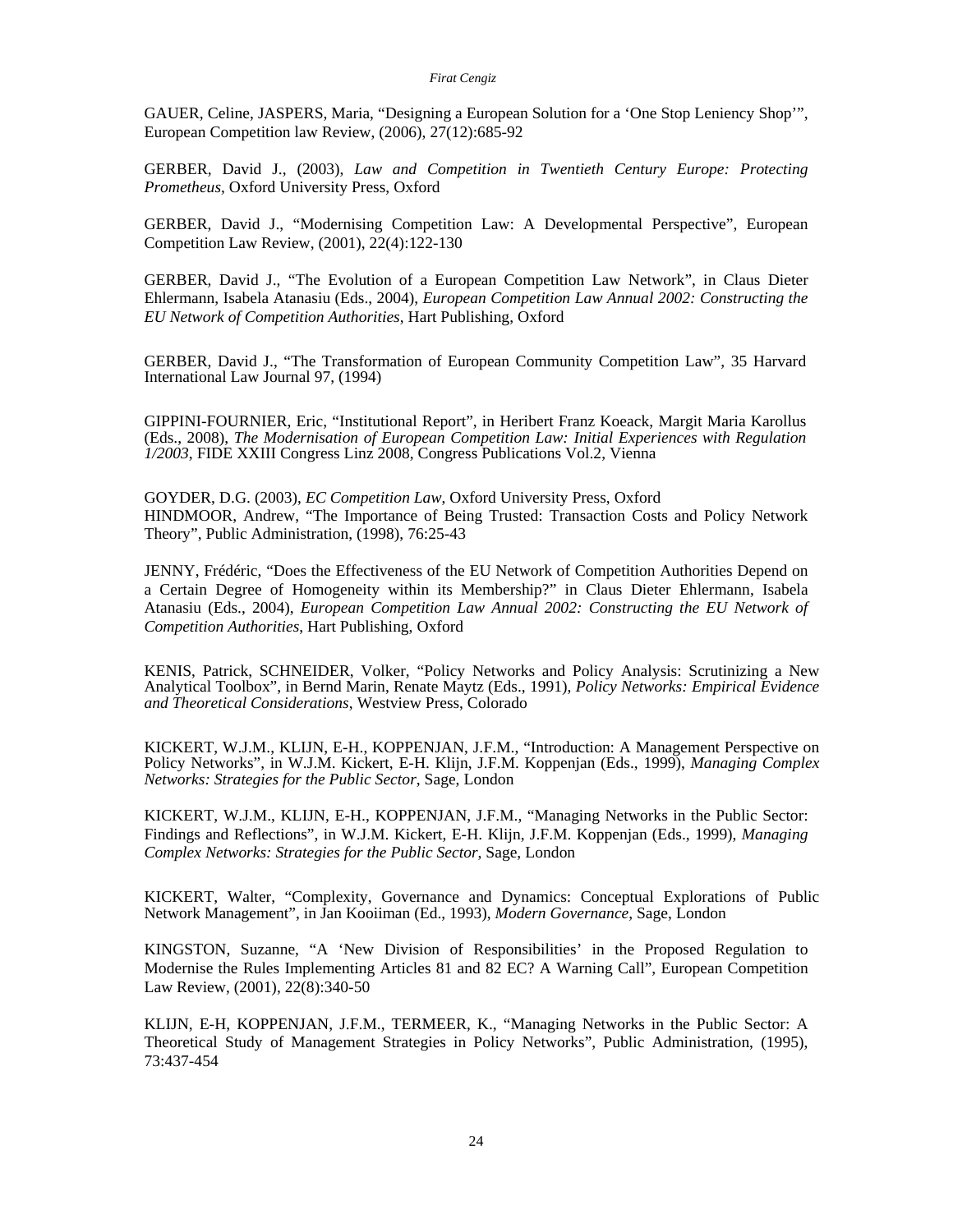KNOKE, David, KUKLINSKI, James H. (1982), *Network Analysis*, Sage University Series: Quantitative Applications in the Social Sciences, No.28, Sage, London

KNOKE, David, KUKLINSKI, James H., "Network Analysis: Basic Concepts", in Grahame Thompson, Jennifer Frances, Rosalind Levacic, and Jeremy C Mitchell (Eds., 1994), *Markets, Hierarchies and Networks: The Coordination of Social Life*, Sage, London

KOEACK, Heribert Franz, KAROLLUS, MARGIT, Maria (Eds., 2008), *The Modernisation of European Competition Law: Initial Experiences with Regulation 1/2003*, FIDE XXIII Congress Linz 2008, Congress Publications Vol.2, Vienna

KON, Stephen, "Article 85, Para.3: A Case for Application by National Courts", Common Market Law Review, (1982), 19:541

KRANE, Dale, "American Federalism, State Governments and Public Policy: Weaving Together Loose Theoretical Threads", Political Science and Politics, (1993), 26(2):186-190

MAHER, Imelda, "Networking Competition Authorities in the European Union: Diversity and Change", in Claus Dieter Ehlermann, Isabela Atanasiu (Eds., 2004), *European Competition Law Annual 2002: Constructing the EU Network of Competition Authorities*, Hart Publishing, Oxford

MAHER, Imelda, "The Rule of Law and Agency: The Case of Competition Policy", Chatham House, International Economics Programme, IEP Working Paper 06/01

MAJONE, Giandomenico (1990), *Deregulation or Re-Regulation? Regulatory Reform in Europe and the United States*, Pinter, London

MAJONE, Giandomenico, "The Regulatory State and Its Legitimacy Problems", West European Politics, (1999), 22(1):1–24

MAJONE, Giandomenico, "The Rise of the Regulatory State in Europe", in W.C. Müller and V. Wright (Eds., 1994), *The State in Western Europe: Retreat or Redefinition?*, Frank Cass, London

MARIN, Bernd (Ed., 1990), *Generalized Political Exchange: Antagonistic Cooperation and Integrated Policy Circuits*, Campus/Westview Press, Frankfurt a.M.

MARIN, Bernd, MAYTZ, Renate, "Introduction: Studying Policy Networks", in Bernd Marin, Renate Maytz (Eds., 1991), *Policy Networks: Empirical Evidence and Theoretical Considerations*, Westview Press, Colorado

MARSH, David, "The Development of Policy Network Approach", in David Marsh (Ed., 1998) *Comparing Policy Networks*, Open University Press, Buckingham

MARSH, David, RHODES, R.A.W., "Policy Networks in British Politics*: A Critique of Existing Approaches*" in David Marsh, R.A.W. Rhodes (Eds., 1992), *Policy Networks in British Government*, Clarendon Press, Oxford

MCGOWAN, Lee, "Safeguarding the Economic Constitution: The Commission and Competition Policy" in Neill Nugent (Ed., 1997), *At the Heart of the Union: Studies of the European Commission*, Macmillan, London

MCGOWAN, Lee, WILKS, Stephen, "The First Supranational Policy in the European Union: Competition Policy", European Journal of Political Research, (1995), 28:141-169